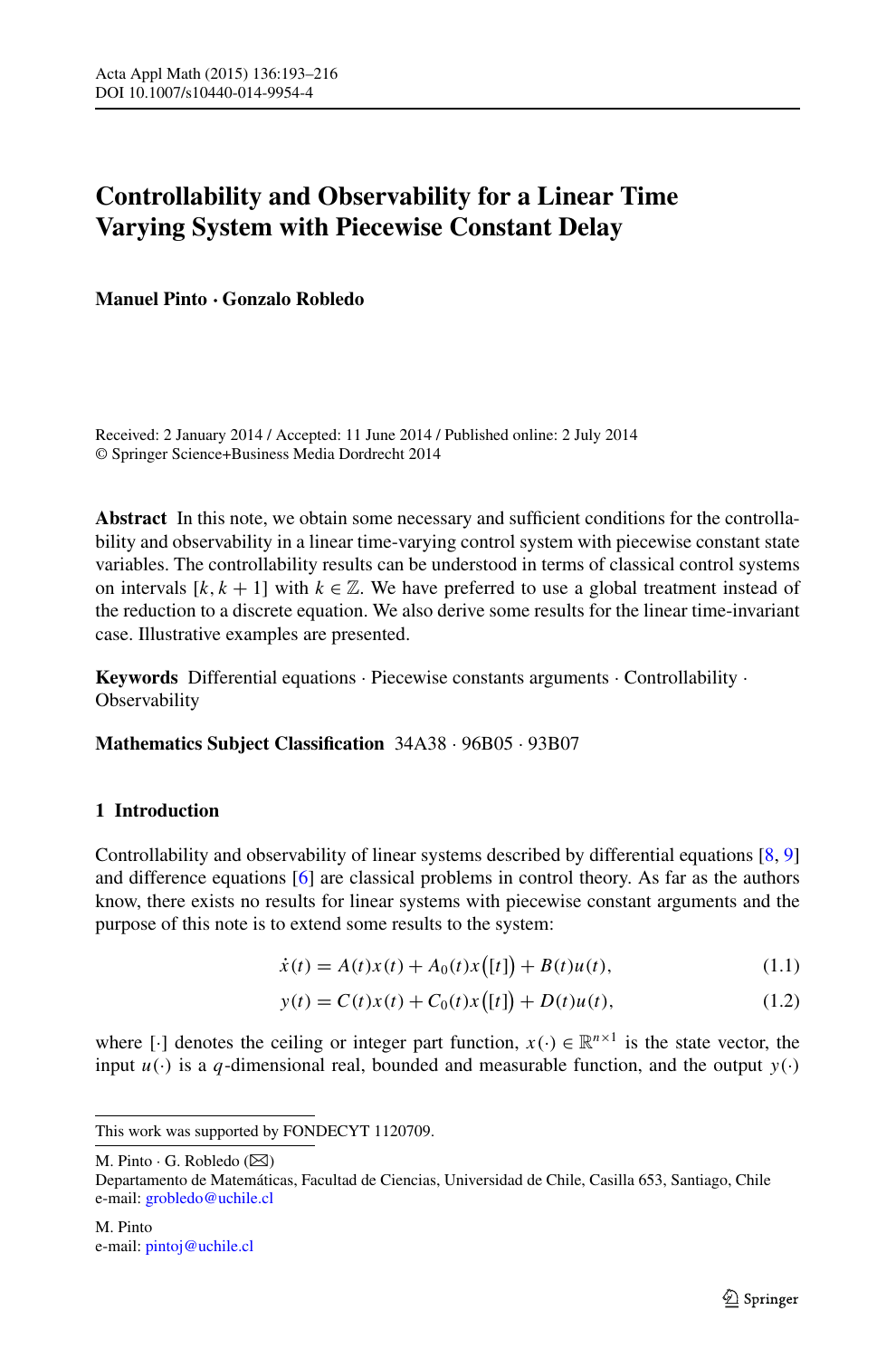is an *r*-dimensional real function. In addition,  $A(t)$ ,  $A_0(t)$ ,  $B(t)$ ,  $C(t)$ ,  $C_0(t)$  and  $D(t)$  are continuous matrices with dimensions having compatible order.

The system  $(1.1)$  is a particular case of DEPCA (Differential Equation with Piecewise Constant Arguments) whose study was initiated in  $[16]$  $[16]$  $[16]$  and extensively developed in  $[1, 5]$  $[1, 5]$  $[1, 5]$  $[1, 5]$  $[1, 5]$ , [25](#page-22-6)].

**Definition 1** A function  $z(t)$  is a solution of  $(1.1)$  $(1.1)$  $(1.1)$  on an interval  $(\alpha, \beta)$  if:

- (i)  $z(t)$  is continuous on  $(\alpha, \beta)$ ,
- (ii) The derivative exists at each point  $t \in (\alpha, \beta)$  with the possible exception of the points  $t = k \in \mathbb{Z} \cap (\alpha, \beta)$ , where one-sided derivatives exist,
- (iii) The equation is satisfied for  $z(t)$  for any interval  $(k, k + 1) \subset (\alpha, \beta)$  and it holds for the right derivative of  $z(t)$  at the points  $t = k \in \mathbb{Z} \cap (\alpha, \beta)$ .
- 1.1 Some Previous Results About DEPCA Systems

The system ([1.1\)](#page-0-0) can be viewed as a perturbation of the linear DEPCA system:

<span id="page-1-1"></span><span id="page-1-0"></span>
$$
\dot{x}(t) = A(t)x(t) + A_0(t)x([t]),
$$
\n(1.3)

which has been studied from stability and admissibility points of view: indeed, a first type of results are devoted to study the asymptotic stability of  $(1.3)$  $(1.3)$ . The linear time invariant case (from now on, LTI) is studied in  $[25]$  $[25]$ , where necessary and sufficient conditions are obtained in terms of spectral radius. The linear time varying case (from now on, LTV) has been studied in  $[1]$  $[1]$  $[1]$  and  $[20]$ , where a fundamental matrix for  $(1.3)$  $(1.3)$  is obtained.

A second type of results are related to the  $S$ -admissibility problem: if ([1.3\)](#page-1-0) is perturbed by a function  $f(\cdot)$  of some space S leading to

<span id="page-1-3"></span>
$$
\dot{x}(t) = A(t)x(t) + A_0(t)x([t]) + f(t),
$$
\n(1.4)

the objective is to find a set of conditions on  $A(\cdot)$  and  $A_0(\cdot)$  ensuring the existence of a solution  $x(\cdot) \in S$  of [\(1.4](#page-1-1)). The case of periodic functions is studied in [[4\]](#page-22-8), the almost periodic case is studied in [[26](#page-22-9), [28](#page-22-10), [29](#page-22-11)], the pseudo-almost periodic case is studied in [[19](#page-22-12), [31](#page-23-0)], the remotely almost periodic case is studied in [\[32\]](#page-23-1) and the almost automorphic case in [\[3,](#page-22-13) [24](#page-22-14), [29](#page-22-11)].

#### 1.2 DEPCA as Delay Systems

It is interesting to note that  $(1.3)$  $(1.3)$  $(1.3)$  has an alternative formulation as a delayed differential equation

$$
\dot{x}(t) = A(t)x(t) + A_0(t)x(t - \tau(t)),
$$
\n(1.5)

with sawtooth delay  $\tau(t)$  defined by

<span id="page-1-4"></span><span id="page-1-2"></span>
$$
\tau(t) = t - [t]. \tag{1.6}
$$

This fact suggest to consider [\(1.1\)](#page-0-0)–([1.2\)](#page-0-1) with  $[t] = t - \tau(t)$  as a particular case of the delay control system:

$$
\begin{cases} \dot{x}(t) = A(t)x(t) + A_0(t)x(t - \sigma(t)) + B(t)u(t) \\ y(t) = C(t)x(t) + C_0(t)x(t - \sigma(t)) + D(t)u(t), \end{cases}
$$
\n(1.7)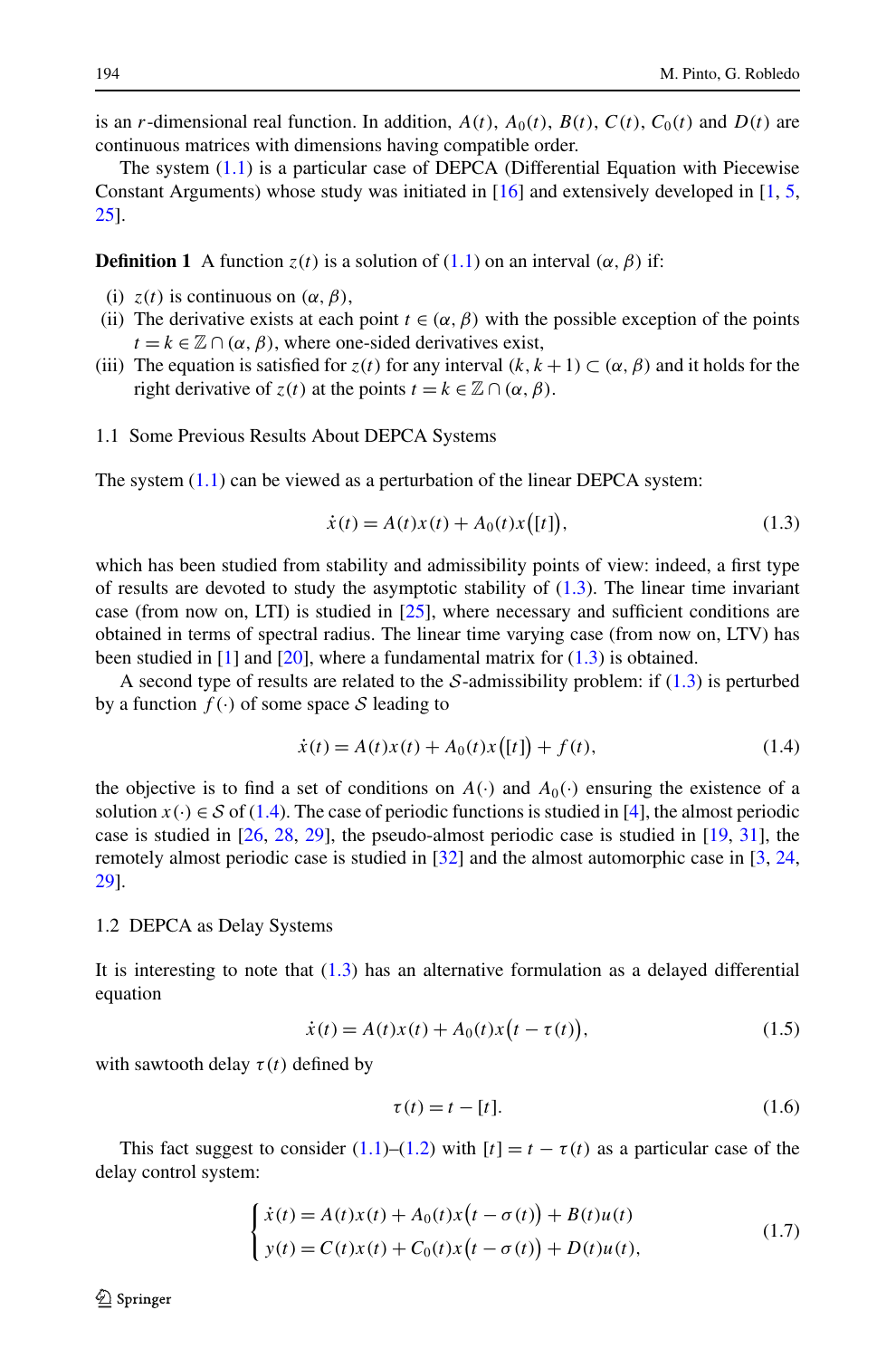which can be studied by considering the properties of the delay  $\sigma(t)$ :

- The study of [\(1.7](#page-1-2)) with constant delay (*i.e.*,  $\sigma(t) = h > 0$ ) presents several differences with the classic theory. In particular, the study of controllability and observability become more complicated due to the infinite-dimensional framework (we refer to the reader to Sect. 2.3 from [\[21\]](#page-22-15) and references therein for a deeper discussion) and several definitions of controllability and observability have been introduced: *e.g.*, absolute controllability [\[18\]](#page-22-16), spectral controllability [\[13\]](#page-22-17), Euclidean controllability [[10](#page-22-18)]. The reader is refered to [\[22\]](#page-22-19) for the observability case.
- The system [\(1.7\)](#page-1-2) with non uniform sawtooth delay, *i.e.*,  $\sigma(t) = \lambda t \lambda s_k$  for any  $t \in$  $[s_k, s_{k+1})$ , where  $\lambda > 0$  and  $\{s_k\}$  is an increasing and divergent sequence has been studied in stability theory and feedback stabilization of LTI systems with sampling data outputs in [\[11,](#page-22-20) [14](#page-22-21), [23](#page-22-22)]. Nevertheless, as we pointed out before, to the best of our knowledge, there are no controllability and observability results for this type of systems. This make interesting to study  $(1.5)$  $(1.5)$ – $(1.6)$  $(1.6)$  $(1.6)$  since is a particular case of control system with uniform sawtooth delay with  $s_k = k$  and  $\lambda = 1$ .

The big difference between  $(1.5)$ – $(1.6)$  and linear systems with constant delay is that provided some additional assumptions—the variation of parameters formula can be deduced in a finite-dimensional framework for linear systems having sawtooth delays. This fact allows to study the controllability and observability of  $(1.1)$  $(1.1)$ – $(1.2)$  $(1.2)$  $(1.2)$  in a way rather distant from the constant delay case and closer to the methods developed for the classical and impulsive control systems.

## 1.3 Description of Our Approach

The variation of parameters formula for  $(1.4)$  $(1.4)$  is a key tool in the study of controllability and observability for  $(1.1)$  $(1.1)$ – $(1.2)$  $(1.2)$  and a careful revision shows several similarities with the impulsive formulation [\[7](#page-22-23), [12](#page-22-24), [17](#page-22-25), [27,](#page-22-26) [30\]](#page-22-27).

Provided that the matrices  $A(t)$  and  $A_0(t)$  satisfy some technical assumptions, we obtain necessary and sufficient controllability conditions. An interesting consequence is that our results can be reformulated in terms of the controllability conditions for the classic control system

$$
\dot{x}(t) = A(t)x(t) + B(t)u(t)
$$

on intervals  $[k, k + 1]$  with  $k \in \mathbb{Z}$ . We also obtain necessary and sufficient conditions for observability, but—contrarily to the previous case—we cannot reformulate our result in a classical fashion.

When considering the LTI case and supposing again that *A* and  $A_0$  satisfy some technical assumptions, we deduce classical conditions for controllability. On the other hand, additional difficulties arise in the observability problem, obtaining new results.

In spite that DEPCA systems have a corresponding linear discrete system, which allows to deduce several properties, our methods will be based in a global treatment inspired in the variation of parameters formula for any *t*. The results obtained by a discrete way are less general. More details and comments will be given in the article.

The remainder of this note is organized as follows. Section 2 introduces some basic notation and recalls the variation of parameters formula for  $(1.1)$  $(1.1)$ . Sections 3 and 4 study controllability and observability, respectively. The LTI case is considered separately in Sect. 5. Finally, Sect. 6 presents some numerical examples.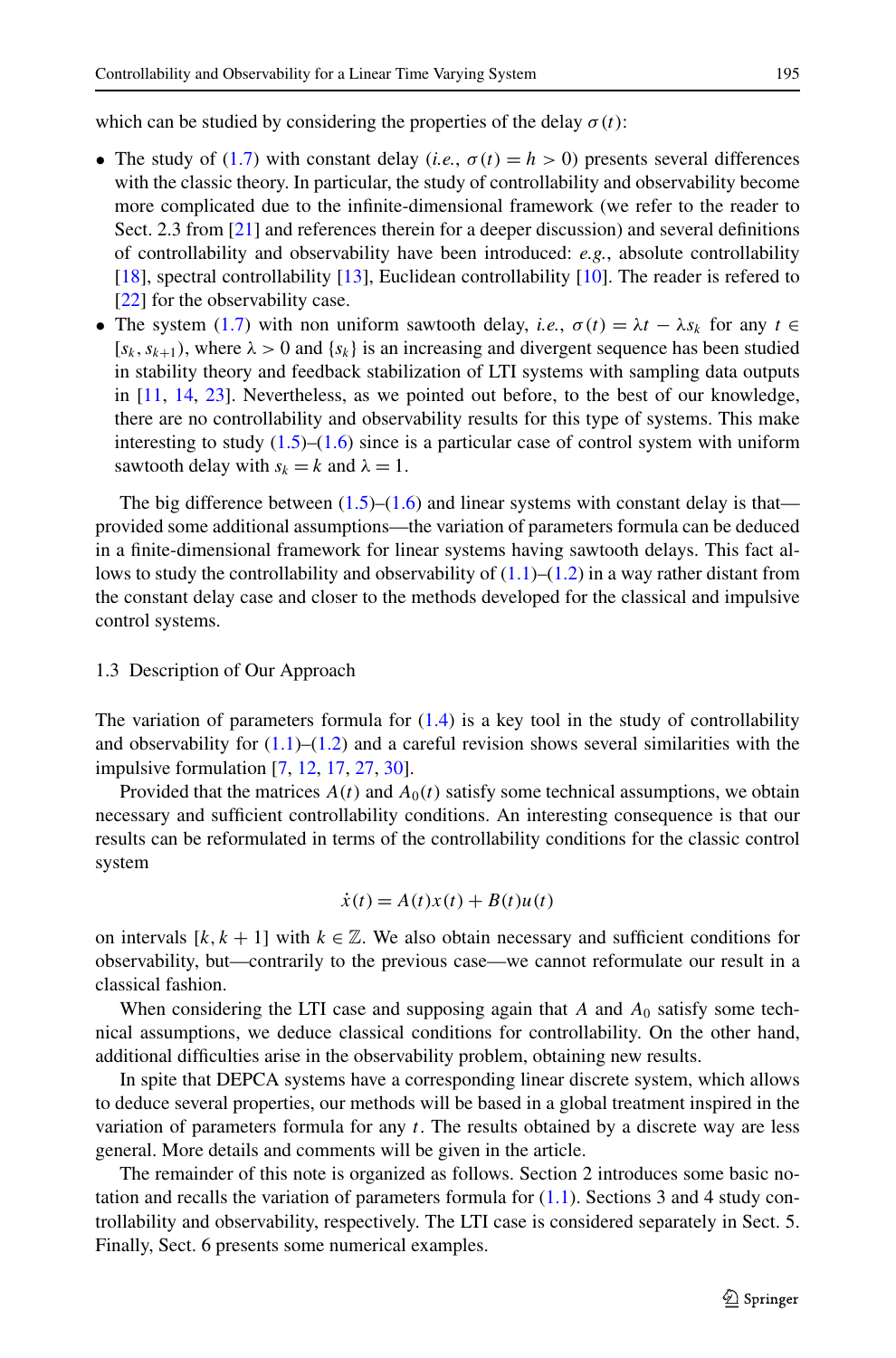## **2 Preliminaries**

2.1 Notation and Terminology

The Cauchy matrix of the unperturbed system:

<span id="page-3-0"></span>
$$
\dot{x} = A(t)x \tag{2.1}
$$

<span id="page-3-2"></span><span id="page-3-1"></span>will be denoted by  $\Phi(t)$ , without loss of generality we will assume that  $\Phi(0) = I$ , the identity matrix. The transition matrix related to  $A(t)$  will be denoted by:

$$
\Phi(t,s) = \Phi(t)\Phi^{-1}(s). \tag{2.2}
$$

In [\[1,](#page-22-4) p. 19] and [\[20\]](#page-22-7), the following  $n \times n$  matrices are introduced:

$$
J(t, \tau) = I + \int_{\tau}^{t} \Phi(\tau, s) A_0(s) \, ds,\tag{2.3}
$$

$$
E(t, \tau) = \Phi(t, \tau) + \int_{\tau}^{t} \Phi(t, s) A_0(s) ds = \Phi(t, \tau) J(t, \tau).
$$
 (2.4)

Given a set of  $n \times n$  matrices  $\mathcal{Q}_k$  ( $k = 1, \ldots, m$ ), we will consider the product in the backward sense:

$$
\prod_{k=1}^{m} Q_k = \begin{cases} Q_m \cdots Q_2 Q_1 & \text{if } m \ge 1 \\ I & \text{if } m < 1. \end{cases}
$$

Given a square matrix  $Q$ , its transpose and rank will be denoted respectively by  $Q<sup>T</sup>$  and Rank(*Q*). Finally, the euclidean norm of a vector  $z \in \mathbb{R}^{n \times 1}$  will be denoted by  $||z||_2 = \sqrt{z^T z}$ .

## <span id="page-3-3"></span>2.2 Variation of Parameters

The variation of parameters plays a key role in the controllability and observability study. In order to make the article self-contained, we will recall a particular case of a result obtained by [[1\]](#page-22-4) and [\[20\]](#page-22-7), where [*t*] is replaced by a general step function.

From now on, the following assumption will be needed in our work:

**(A)** The matrix  $J(t, \tau)$  is non singular for any  $t, \tau \in [k, k + 1]$  with  $k \in \mathbb{Z}$ .

*Remark 1* Assumption **(A)** will be fundamental to obtain controllability and observability conditions. Moreover, notice that:

- (i) Non singularity of  $\Phi(\cdot, \cdot)$  combined with **(A)**, imply that  $E(t, k)$  is non singular for any fixed  $k \in \mathbb{Z}$  and  $t \in [k, k+1]$ .
- (ii) If  $A_0(t)$  is "small" in some appropriate sense, the matrices  $J(t, \tau)$  and  $E(t, \tau)$  can be seen as a perturbation of the identity matrix and the transition matrix  $\Phi(t, \tau)$  respectively. In consequence,  $(A)$  could be verified if  $A_0$  is considered as a "small" perturbation.
- (iii) An explicit condition for  $A(t)$  and  $A_0(t)$  can be obtained by defining

$$
\rho_k(M) = \exp\biggl(\int_k^{k+1} |M(t)| dt\biggr),\,
$$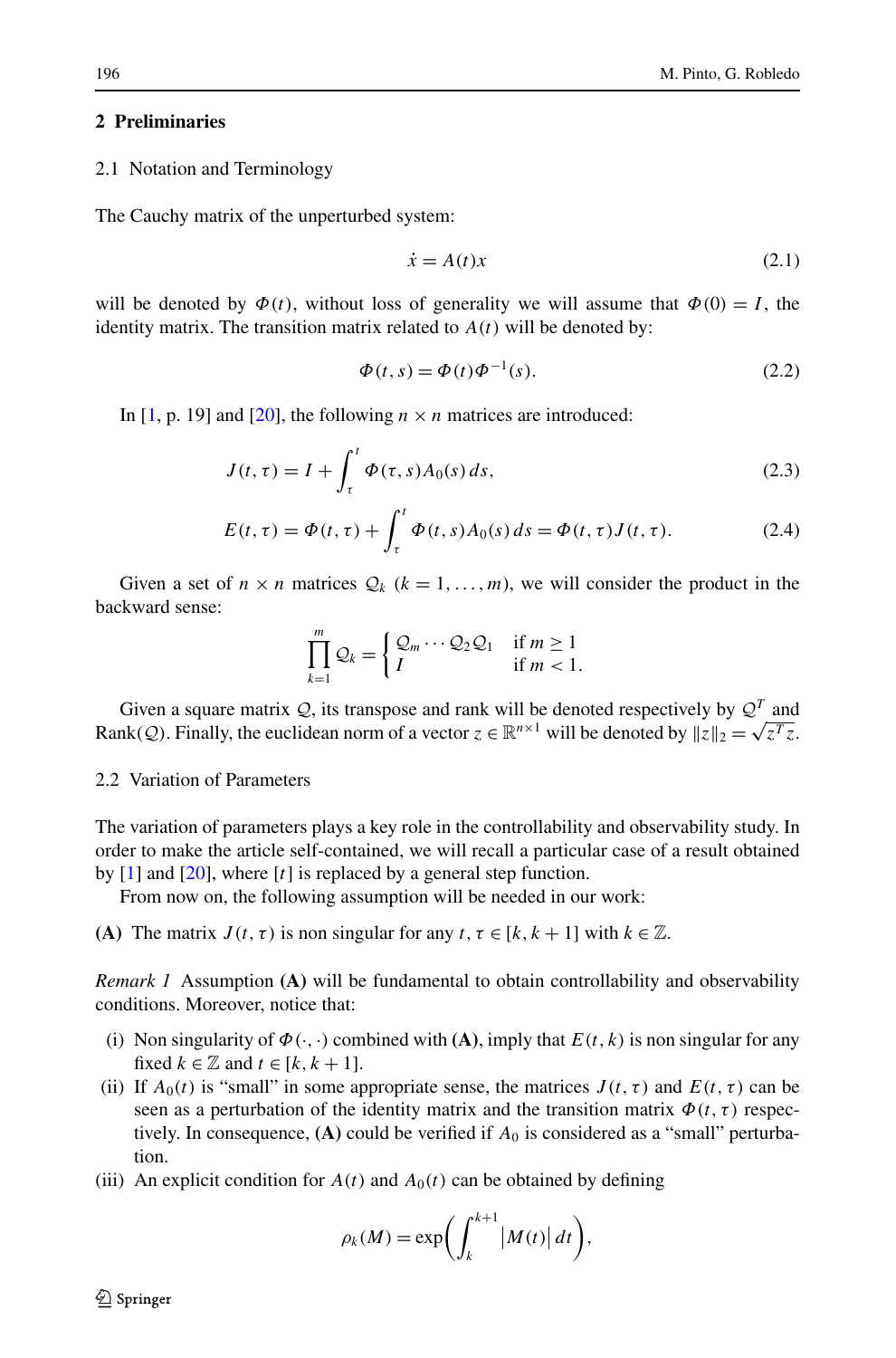where  $M(t)$  is a matrix function and  $|\cdot|$  denotes a matrix norm. Indeed, by considering a particular case of [\[20](#page-22-7), Lemma 4.3], it is proved that if

$$
\rho_k(A) \ln \rho_k(A_0) \le \nu < 1 \quad \text{for any } k \in \mathbb{Z},
$$

then **(A)** is verified. In particular, observe that if  $A(t) = 0$ , then **(A)** is satisfied if

$$
\int_{k}^{k+1} |A_0(s)| ds \le \nu < 1 \quad \text{for any } k \in \mathbb{Z}.
$$

<span id="page-4-0"></span>In particular, if  $A$  and  $A_0$  are constant matrices, the condition is satisfied if  $\int_0^1 |e^{-As}A_0| ds < 1$ , see [\[3\]](#page-22-13) and Sect. 5 for details.

**Lemma 1** *The solution of* ([1.1\)](#page-0-0) *with initial condition*  $x(t_0) = x_0 \in \mathbb{R}^{n \times 1}$  *is*: (i)  $If [t_0] \le t \le [t_0] + 1$ :

$$
x(t) = E(t, [t_0])E^{-1}(t_0, [t_0])x_0
$$
  
+ { $\Phi(t, t_0) - E(t, [t_0])E^{-1}(t_0, [t_0])$ }  $\int_{[t_0]}^{t_0} \Phi(t_0, s)B(s)u(s) ds$   
+  $\int_{t_0}^t \Phi(t, s)B(s)u(s) ds.$  (2.5)

<span id="page-4-1"></span>(ii)  $If t > [t_0] + 1$ :

$$
x(t) = E(t, [t]) \prod_{\ell = [t_0]}^{[t]-1} E(\ell + 1, \ell) E^{-1}(t_0, [t_0]) x_0
$$
  
+  $E(t, [t]) \prod_{\ell = [t_0]+1}^{[t]-1} E(\ell + 1, \ell) \Phi([t_0] + 1, t_0) \int_{[t_0]}^{t_0} \Phi(t_0, s) B(s) u(s) ds$   
+  $E(t, [t]) \prod_{\ell = [t_0]}^{[t]-1} E(\ell + 1, \ell) E^{-1}(t_0, [t_0]) \int_{[t_0]}^{t_0} \Phi(t_0, s) B(s) u(s) ds$   
+  $E(t, [t]) \prod_{\ell = [t_0]+1}^{[t]-1} E(\ell + 1, \ell) \int_{t_0}^{[t_0]+1} \Phi([t_0] + 1, s) B(s) u(s) ds$   
+  $E(t, [t]) \sum_{r=[t_0]+1}^{[r]-1} \left\{ \prod_{\ell=r+1}^{[r]-1} E(\ell + 1, \ell) \right\} \int_{r}^{r+1} \Phi(r + 1, s) B(s) u(s) ds$   
+  $\int_{[t]}^{t} \Phi(t, s) B(s) u(s) ds.$  (2.6)

*Proof* Firstly, let us assume that  $[t_0] \le t < [t_0] + 1$ . Hence,  $[t] = [t_0]$  and study the system:

$$
\dot{x}(t) = A(t)x(t) + A_0(t)x([t_0]) + B(t)u(t).
$$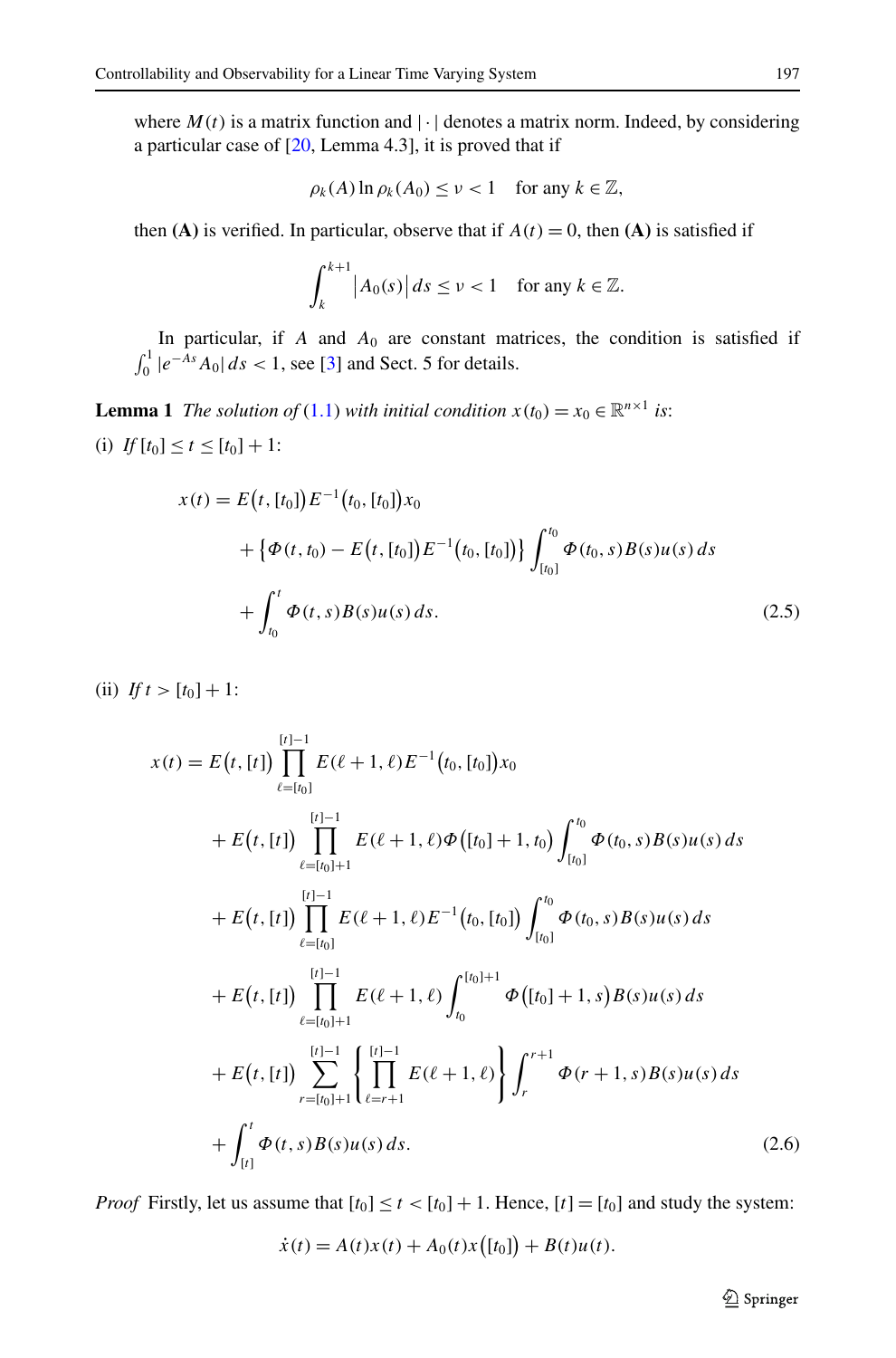By using  $(2.2)$  $(2.2)$  $(2.2)$  combined with  $(2.3)$ – $(2.4)$  $(2.4)$  and integrating between  $[t_0]$  and *t*, it can be verified that its solutions are defined by:

$$
x(t) = \Phi(t, [t_0])x([t_0]) + \int_{[t_0]}^t \Phi(t, s) \{A_0(s)x([t_0]) + B(s)u(s)\} ds
$$
  
= 
$$
\left\{\Phi(t, [t_0]) + \int_{[t_0]}^t \Phi(t, s)A_0(s) ds\right\}x([t_0]) + \int_{[t_0]}^t \Phi(t, s)B(s)u(s) ds
$$
  
= 
$$
E(t, [t_0])x([t_0]) + \int_{[t_0]}^t \Phi(t, s)B(s)u(s) ds
$$

and, by evaluating at  $t = t_0$  together with  $(A)$ , we can deduce that:

<span id="page-5-0"></span>
$$
x([t_0]) = E^{-1}(t_0, [t_0]) \bigg\{ x_0 - \int_{[t_0]}^{t_0} \Phi(t_0, s) B(s) u(s) ds \bigg\}.
$$
 (2.7)

By using ([2.7\)](#page-5-0) together with the identity above, we can deduce that if  $t_0 \le t \le [t_0 + 1]$ , the solution is:

$$
x(t) = E(t, t_0)E^{-1}(t_0, [t_0])x_0 - E(t, [t_0])E^{-1}(t_0, [t_0])\int_{[t_0]}^{t_0} \Phi(t_0, s)B(s)u(s) ds
$$
  
+ 
$$
\int_{[t_0]}^{t} \Phi(t, s)B(s)u(s) ds
$$

and [\(2.5\)](#page-4-0) follows by noticing that:

$$
\int_{[t_0]}^t \Phi(t,s)B(s)u(s) ds = \Phi(t,t_0) \int_{[t_0]}^{t_0} \Phi(t_0,s)B(s)u(s) ds + \int_{t_0}^t \Phi(t,s)B(s)u(s) ds.
$$

Similarly, if  $t \in (k, k + 1]$  and  $k \geq [t_0] + 1$ , we study the system

<span id="page-5-1"></span>
$$
\dot{x}(t) = A(t)x(t) + A_0(t)x(k) + B(t)u(t), \text{ with } k = [t],
$$

and it is easy to verify that its solution is given by:

$$
x(t) = E(t, [t])x(k) + \int_{[t]}^{t} \Phi(t, s)B(s)u(s) ds \quad \text{with } k = [t].
$$
 (2.8)

The continuity of  $x(\cdot)$  implies that, by letting  $t \to k + 1$ , we can deduce that  $x_k = x(k)$ is the solution of the difference equation:

$$
\begin{cases} x_{k+1} = E(k+1,k)x_k + \int_k^{k+1} \Phi(k+1,s)B(s)u(s) ds \\ x_{[t_0]+1} = x([t_0]+1). \end{cases}
$$
(2.9)

By using the variation of parameters for linear difference equations (see *e.g.*, [\[6](#page-22-2)]) it follows that:

$$
x_k = \prod_{\ell=l t_0 \rfloor+1}^{k-1} E(\ell+1, \ell) x([t_0]+1)
$$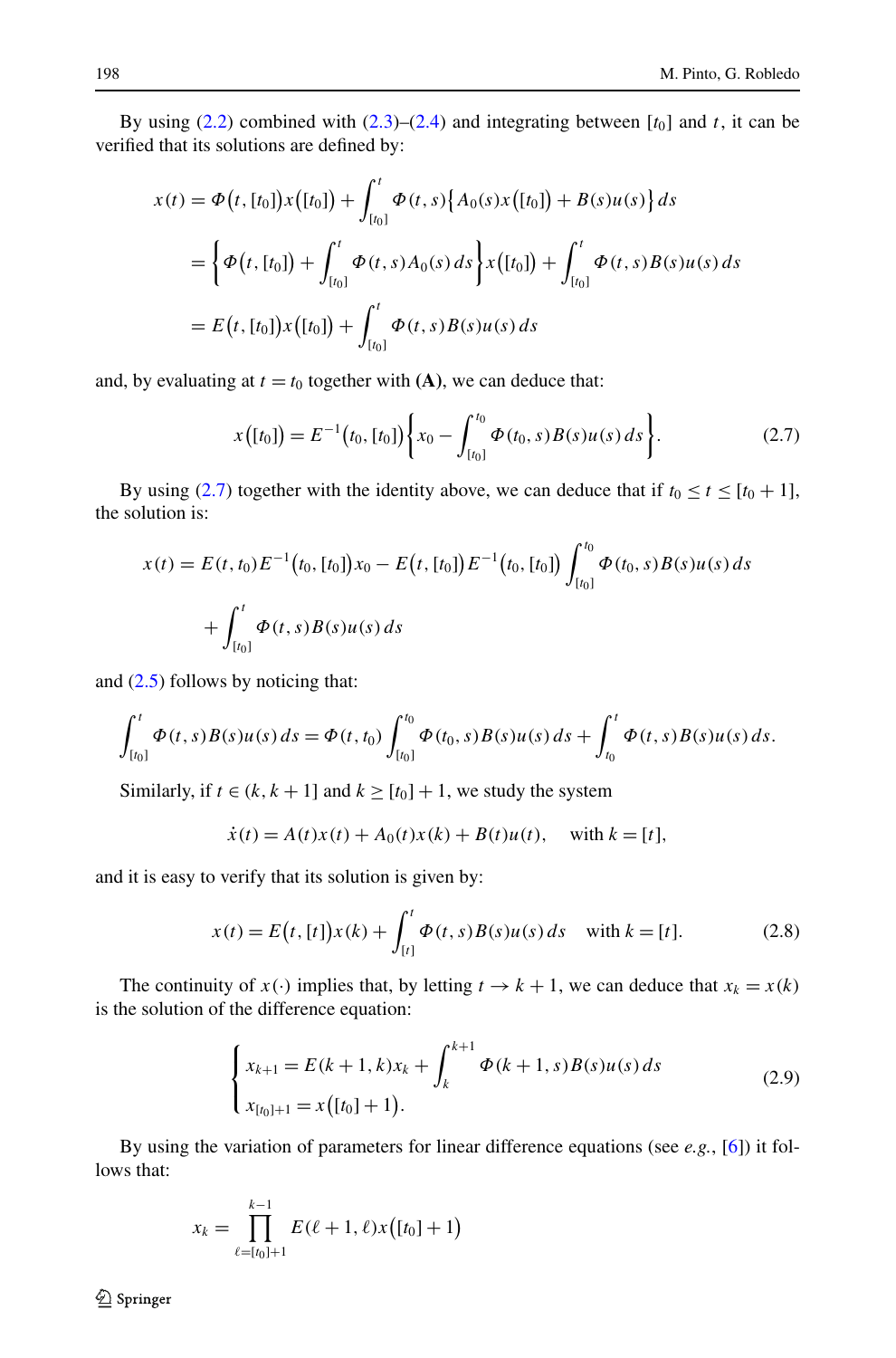$$
+\sum_{r=[t_0]+1}^{k-1} \left\{ \prod_{\ell=r+1}^{k-1} E(\ell+1,\ell) \right\} \int_r^{r+1} \Phi(r+1,s) B(s) u(s) \, ds. \tag{2.10}
$$

By inserting this identity in ([2.8\)](#page-5-1), it follows that

$$
x(t) = E(t, [t]) \prod_{\ell = [t_0]+1}^{[t]-1} E(\ell + 1, \ell) x_{[t_0]+1}
$$
  
+ 
$$
E(t, [t]) \sum_{r=[t_0]+1}^{[t]-1} \left\{ \prod_{\ell=r+1}^{[t]-1} E(\ell + 1, \ell) \right\} \int_r^{r+1} \Phi(r + 1, s) B(s) u(s) ds
$$
  
+ 
$$
\int_{[t]}^t \Phi(t, s) B(s) u(s) ds
$$

and  $(2.6)$  is obtained by the continuity of the solution together with

$$
x_{[t_0]+1} = E([t_0]+1, [t_0])E^{-1}(t_0, [t_0])x(t_0)
$$
  
+  $\{\Phi([t_0]+1, t_0) - E([t_0]+1, [t_0])E^{-1}(t_0, [t_0])\}\int_{[t_0]}^{t_0} \Phi(t_0, s)B(s)u(s) ds$   
+  $\int_{t_0}^{[t_0]+1} \Phi([t_0]+1, s)B(s)u(s) ds$ ,

which is obtained by letting  $t \rightarrow [t_0] + 1$  in [\(2.5\)](#page-4-0).

*Remark 2* In the special case  $t_0 = [t_0]$ , the formula [\(2.6](#page-4-1)) becomes:

$$
x(t) = E(t, [t]) \prod_{\ell = t_0}^{[t]-1} E(\ell + 1, \ell) x_0
$$
  
+ 
$$
E(t, [t]) \prod_{\ell = t_0+1}^{[t]-1} E(\ell + 1, \ell) \int_{t_0}^{[t_0]+1} \Phi(t_0 + 1, s) B(s) u(s) ds
$$
  
+ 
$$
E(t, [t]) \sum_{r=t_0+1}^{[t]-1} \left\{ \prod_{\ell=r+1}^{[t]-1} E(\ell + 1, \ell) \right\} \int_{r}^{r+1} \Phi(r + 1, s) B(s) u(s) ds
$$
  
+ 
$$
\int_{[t]}^{t} \Phi(t, s) B(s) u(s) ds,
$$

which was previously deduced by Wiener (see *e.g.*, [[25](#page-22-6), Th. 1.45]).

*Remark 3* The assumption **(A)** plays a key role in order to ensure the existence of a solution. Indeed, for any bounded and measurable function  $u: \mathbb{R} \to \mathbb{R}^q$ , there exists a one to one correspondence between  $x(t_0) = x_0$  and  $x([t_0])$  defined by [\(2.7](#page-5-0)).

*Remark 4* Equation ([2.5\)](#page-4-0) provides a backward continuation for  $[t_0] \le t < t_0$ .

$$
\Box
$$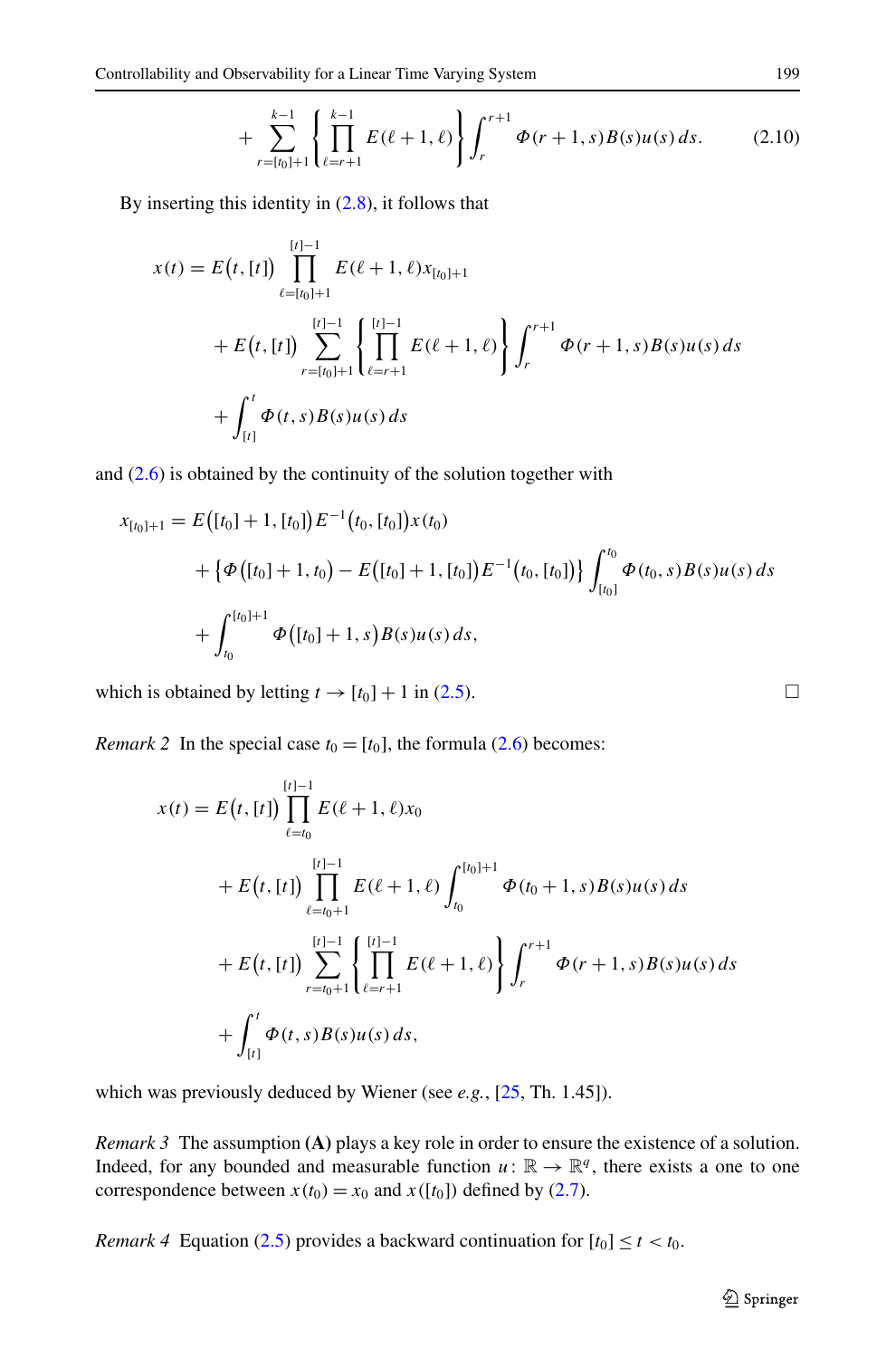## **3 Controllability**

**Definition 2** The linear system  $(1.1)$  $(1.1)$  is called **controllable on**  $[t_0, t_f]$   $(t_0 < t_f)$  if for any couple of vectors  $x_0 \in \mathbb{R}^{n \times 1}$  and  $x_f \in \mathbb{R}^{n \times 1}$ , there exists a piecewise continuous function  $u: [t_0, t_f] \to \mathbb{R}^q$  such that the corresponding solution of ([1.1\)](#page-0-0) with initial condition  $x(t_0)$  =  $x_0$  satisfies  $x(t_f) = x_f$ . Moreover, the system [\(1.1](#page-0-0)) is called **completely controllable** if is controllable on any interval.

In order to study the controllability problem, let us assume that  $t_f > [t_0]+1$  and introduce the  $n \times n$  matrices:

<span id="page-7-0"></span>
$$
\Lambda_k(t_f) := \Lambda_k = \begin{cases} E(t_f, [t_f]) \prod_{\ell=k+1}^{[t_f]-1} E(\ell+1, \ell) & \text{if } [t_0] \le k < [t_f], \\ I & \text{if } k = [t_f], \end{cases}
$$
(3.1)

which are non singular since **(A)**. In addition, let us define the  $n \times q$  matrices:

$$
Z_k(t) = \begin{cases} \Lambda_k \Phi(k+1, t) B(t) & \text{if } k \in \{[t_0], [t_0] + 1, \dots, [t_f] - 1\}, \\ \Phi(t_f, t) B(t) & \text{if } k = [t_f], \end{cases}
$$
(3.2)

the  $n \times n$  matrices:

<span id="page-7-2"></span>
$$
W_{[t_0]} = W(t_0, [t_0] + 1) = \int_{t_0}^{[t_0]+1} Z_{[t_0]}(s) Z_{[t_0]}^T(s) ds
$$
  
=:  $\Lambda_{[t_0]} G(t_0, [t_0] + 1) \Lambda_{[t_0]}^T,$  (3.3)

$$
W_{[t_f]} =: W([t_f], t_f) = \int_{[t_f]}^{t_f} Z_{[t_f]}(s) Z_{[t_f]}^T(s) \, ds = G([t_f], t_f) \tag{3.4}
$$

and, for any integer  $k \in \{[t_0] + 1, \ldots, [t_f] - 1\}$ :

$$
W_k = W(k, k+1) = \int_k^{k+1} Z_k(s) Z_k^T(s) ds =: \Lambda_k G(k, k+1) \Lambda_k^T,
$$
 (3.5)

where the  $n \times n$  matrices  $G(\alpha, \beta)$  are defined by:

<span id="page-7-1"></span>
$$
G(\alpha, \beta) = \int_{\alpha}^{\beta} \Phi(\beta, s) B(s) B^{T}(s) \Phi^{T}(\beta, s) ds.
$$
 (3.6)

The special case  $A(t) = 0$  leads to:

$$
J(t, \tau) = E(t, \tau) = I + \int_{\tau}^{t} A_0(s) ds,
$$
 (3.7)

which allow us to define

$$
W_{[t_0]}^0 = \Lambda_{[t_0]} G_0(t_0, [t_0] + 1) \Lambda_{[t_0]}^T, \qquad W_{[t_f]}^0 = G_0([t_f], t_f)
$$

and

$$
W_k^0 = \Lambda_k G_0(k, k+1) \Lambda_k^T \quad \text{for any } k \in \{ [t_0] + 1, \dots, [t_f] - 1 \},
$$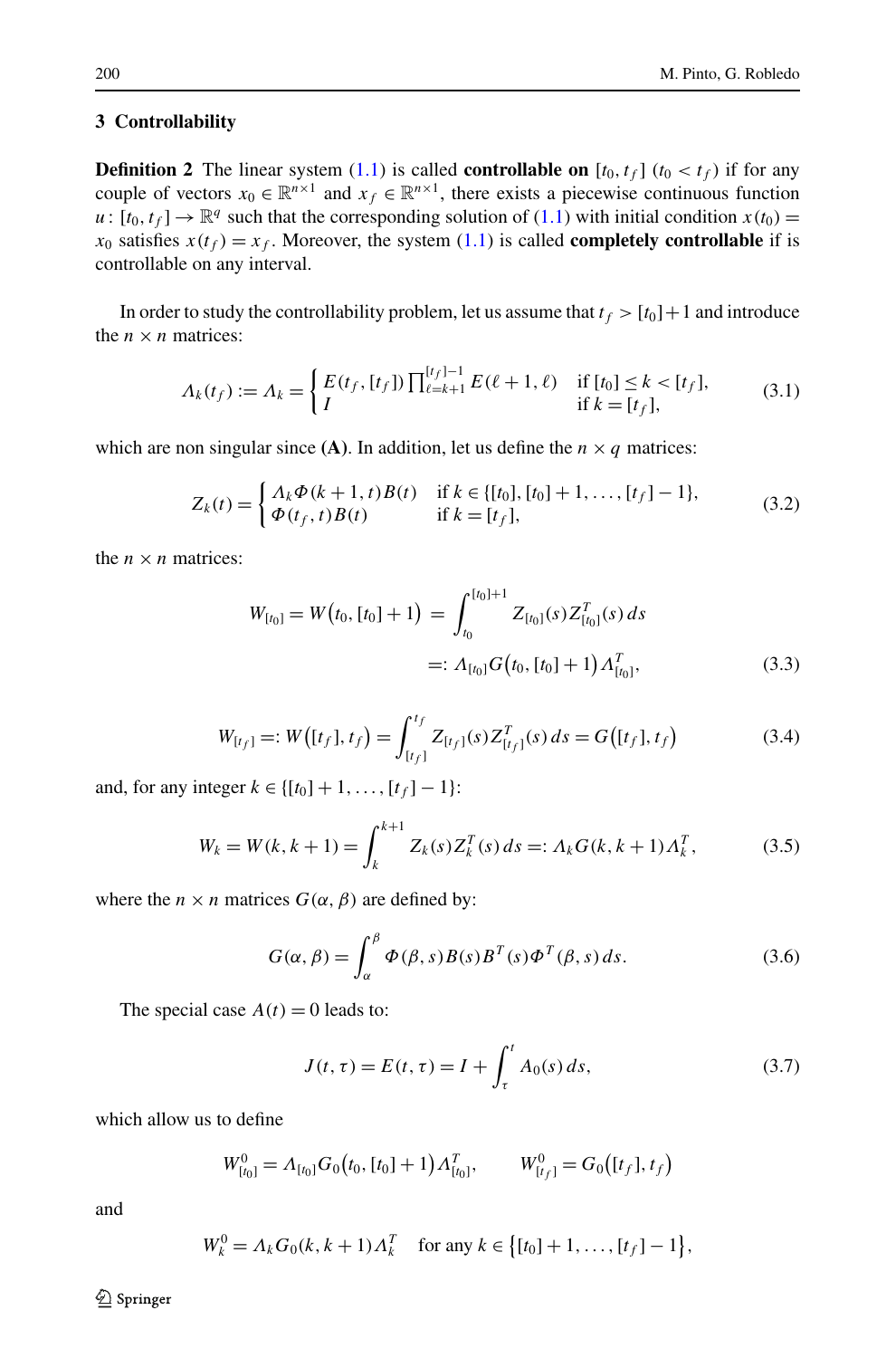<span id="page-8-2"></span>where  $\Lambda_k$  are defined by [\(3.1](#page-7-0)) with [\(3.7\)](#page-7-1) and  $G_0(\alpha, \beta)$  is defined by:

$$
G_0(\alpha, \beta) = \int_{\alpha}^{\beta} B(t) B^T(t) dt.
$$

Finally, in this section it will be assumed that  $u(t) = 0$  for any  $t < t_0$ .

<span id="page-8-0"></span>**Theorem 1** Assume that (A) is satisfied,  $t_f > [t_0] + 1$ . The system ([1.1](#page-0-0)) is controllable on  $[t_0, t_f]$  *if and only if at least one of the matrices*  $G(t_0, [t_0] + 1)$ ,  $G([t_f], t_f)$  *or*  $G(k, k + 1)$  $with \ k \in \{[t_0] + 1, \ldots, [t_f] - 1\} \ has \ rank \ n.$ 

*Proof* Firstly, we will assume that there exists  $k \in \{[t_0] + 1, \ldots, [t_f] - 1\}$  such that Rank  $G(k, k + 1) = n$ . In addition, we will consider  $x_0$  as initial state and  $x_f$  as final one. Note that the variation of parameters formula  $(2.6)$  $(2.6)$  implies:

$$
x(t_f) = A_{[t_0]} E([t_0] + 1, [t_0]) E^{-1}(t_0, [t_0]) x_0 + \int_{t_0}^{[t_0]+1} Z_{[t_0]}(s) u(s) ds + \sum_{k=[t_0]+1}^{[t_f]-1} \int_{k}^{k+1} Z_k(s) u(s) ds + \int_{[t_f]}^{t_f} Z_{[t_f]}(s) u(s) ds.
$$
 (3.8)

As the matrices  $\Lambda_k$  and  $G(k, k+1)$  are non singular, the Theorem 2 from [\[2](#page-22-28), Appendix A] says that  $Rank(W_k) = n$ , which allow to define the control:

<span id="page-8-1"></span>
$$
u(t) = \begin{cases} Z_k^T(t)u_k^* & \text{if } t \in [k, k+1) \\ 0 & \text{otherwise,} \end{cases}
$$

where  $u_k^*$  is defined by:

$$
u_k^* = W_k^{-1}\big\{x_f - A_{[t_0]}E([t_0]+1,t_0)E^{-1}(t_0,[t_0])x_0\big\}.
$$

Upon inserting  $u(\cdot)$  in the parameter's variation formula ([3.8](#page-8-0)), we obtain that:

$$
x(t_f) = A_{[t_0]} E([t_0] + 1, [t_0]) E^{-1}(t_0, [t_0]) + \left(\int_k^{k+1} Z_k(s) Z_k^T(s) ds\right) u_k^*
$$
  
=  $A_{[t_0]} E([t_0] + 1, [t_0]) E^{-1}(t_0, [t_0]) + W_k u_k^* = x_f.$ 

and the controllability follows. A similar result can be obtained by an identical approach when Rank  $G(t_0, [t_0] + 1) = n$  or Rank  $G([t_f], t_f) = n$ . The details are left to the reader.

Secondly, we will assume that  $(1.1)$  $(1.1)$  is controllable on  $[t_0, t_f]$  and, as a first step, we will verify the following property:

$$
\forall \alpha \in \mathbb{R}^{n \times 1} \setminus \{0\} \quad \text{exists some } k \in \big\{ [t_0], \dots, [t_f] \big\} \text{ such that } \alpha^T W_k \alpha > 0,
$$
 (3.9)

indeed, otherwise:

$$
\exists \alpha \in \mathbb{R}^{n \times 1} \setminus \{0\} \quad \text{such that } \alpha^T W_k \alpha = 0 \text{ for any } k = [t_0], \dots, [t_f],
$$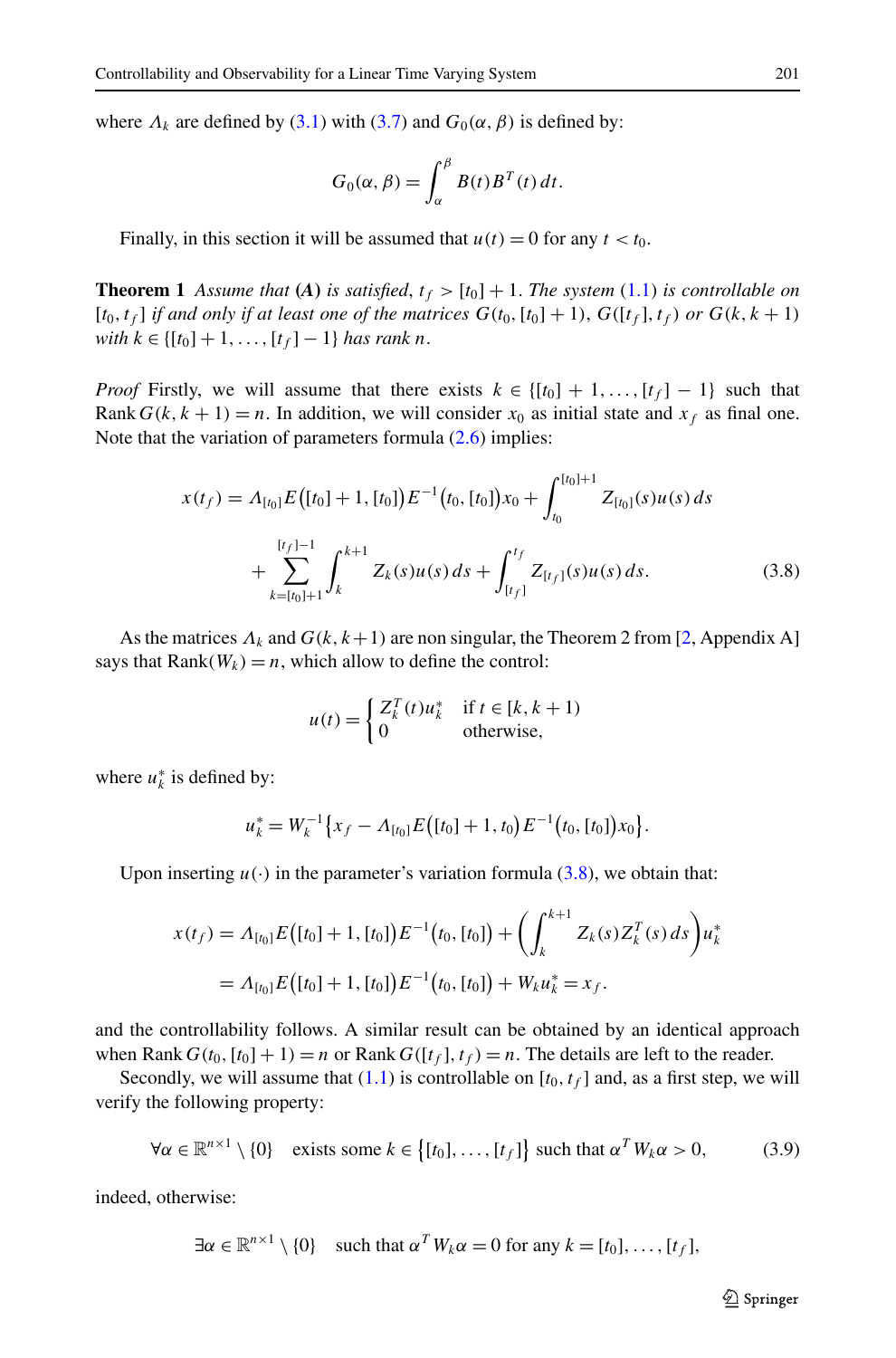which implies by  $(3.5)$  $(3.5)$  $(3.5)$  that:

$$
\begin{cases}\n\alpha^T Z_{[t_0]}(t) = 0 & \text{for any } t \in [t_0, [t_0] + 1), \\
\alpha^T Z_{[t_f]}(t) = 0 & \text{for any } t \in [t_f, [t_f]), \\
\alpha^T Z_{[t]}(t) = 0 & \text{for any } t \in [k, k + 1) \text{ with } k \in \{[t_0] + 1, \dots, [t_f] - 1\}.\n\end{cases}
$$
\n(3.10)

On the other hand, the controllability on  $[t_0, t_f]$  implies that given a couple  $(x_0, 0)$ , there exists a control function  $u: [t_0, t_f] \to \mathbb{R}$  such that  $x(t_0) = x_0$  and  $x(t_f) = 0$ .

Now, we choose the initial condition

<span id="page-9-0"></span>
$$
x_0 = E(t_0, [t_0]) E^{-1}([t_0] + 1, [t_0]) \Lambda_{[t_0]}^{-1} \alpha,
$$

which is inserted in [\(3.8](#page-8-0)). By using the fact that  $x(t_f) = 0$ , we can conclude that.

$$
0 = \alpha + \int_{t_0}^{[t_0]+1} Z_{[t_0]}(s)u(s) \, ds + \sum_{k=[t_0]+1}^{[t_f]-1} \int_{k}^{k+1} Z_k(s)u(s) \, ds + \int_{[t_f]}^{t_f} Z_{[t_f]}(s)u(s) \, ds.
$$

By multiplying by  $\alpha^T$  and using [\(3.10\)](#page-9-0), we can conclude that  $0 = \alpha^T \alpha = ||\alpha||_2^2$ , obtaining a contradiction with  $\alpha \neq 0$  and [\(3.9\)](#page-8-1) follows. Now, as (3.9) is verified and  $W_k$  is positive definite, we can conclude that Rank $(W_k) = n$ . Finally, the invertibility of  $\Lambda_k$  implies that  $G(k, k + 1)$  has rank *n* and the Theorem follows.

A careful lecture of the proof shows that Eq. ([3.9\)](#page-8-1) can be interpreted in several ways, leading to the alternative formulation of Theorem [1](#page-8-2):

**Proposition 1** *The following sufficient and necessary controllability conditions hold when*  $t_f$  >  $[t_0]$  + 1 *and* (*A*) *is satisfied*:

- (i) If at least one of the matrices  $G(t_0, [t_0] + 1)$ ,  $G([t_f], t_f)$  or  $G(k, k + 1)$  with  $k \in \{[t_0] +$  $1, \ldots, [t_f] - 1$ } *has rank n, then* [\(1.1](#page-0-0)) *is controllable on*  $[t_0, t_f]$ .
- (ii) If the system  $(1.1)$  $(1.1)$  is controllable on  $[t_0, t_f]$ , then

<span id="page-9-1"></span>
$$
Rank[W_{[t_0]} \quad W_{[t_0]+1} \quad \cdots \quad W_{[t_f]}]=n,
$$

which is usual in the impulsive literature [[7,](#page-22-23) [30\]](#page-22-27). We point out the remarkable simplicity of our first formulation.

In addition, the controllability result can be reformulated in terms of the control system

$$
\dot{x} = A(t)x + B(t)u(t).
$$
 (3.11)

**Proposition 2** Provided that (A) is verified and  $t_f > [t_0] + 1$ , the system [\(1.1](#page-0-0)) is controllable *on* [ $t_0, t_f$ ] *if and only if the system* ([3.11](#page-9-1)) *is controllable in at least one of the intervals*  $[t_0, [t_0]+1]$ ,  $[k, k+1]$  (*for some*  $k \in \{[t_0]+1, \ldots, [t_f]-1\}$ ) *or*  $[[t_f], t_f]$ .

*Proof* The proof is a consequence of a classical controllability result for LTV systems (see *e.g.*, Theorem 1 from [\[9](#page-22-1)]).

If  $t_f < [t_0] + 1$ , a similar consequence (the proof is given for the reader) is the following result: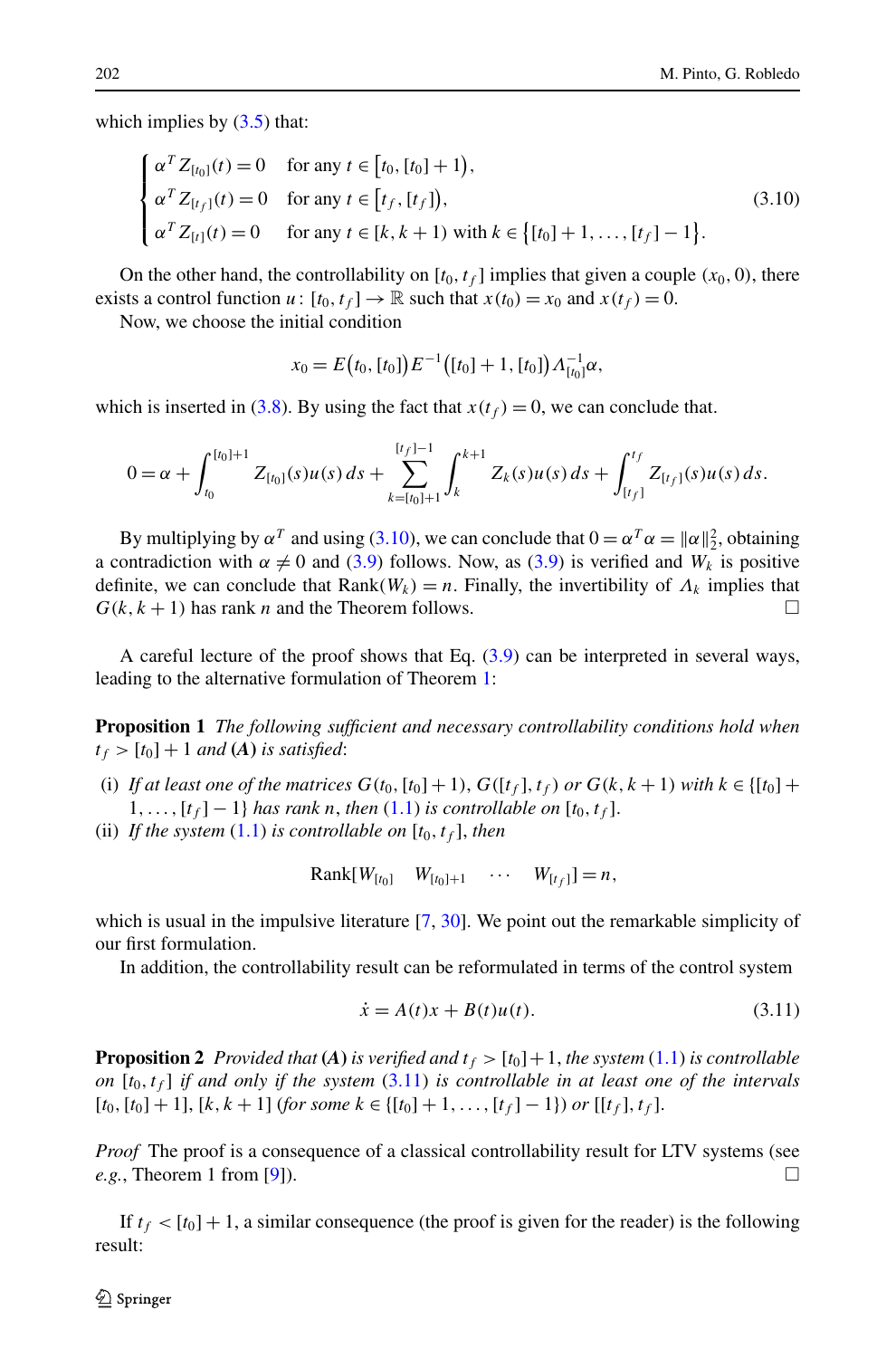**Corollary 1** *Assume that* (*A*) *is satisfied and*  $t_f \in (t_0, [t_0] + 1)$ *. Then* ([1.1](#page-0-0)) *is controllable on*  $[t_0, t_f]$  *if and only if the matrix:* 

$$
G(t_0, t_f) = \int_{t_0}^{t_f} \Phi(t_f, s) B(s) B^T(s) \Phi^T(t_f, s) ds
$$

*has rank n*.

By following the lines of the proof of the Theorem [1,](#page-8-2) we can easily obtain the corresponding result:

<span id="page-10-2"></span><span id="page-10-1"></span>**Corollary 2** *Assume that*  $I + \int_{\tau}^{t} A_0(s) ds$  *is non singular for any*  $t, \tau \in [j, j + 1)$  *with*  $j \in \mathbb{Z}$ *and*  $t_f$  >  $[t_0]$  + 1. *The system* [\(1.1](#page-0-0)) *with*  $A(t) = 0$  *is controllable on*  $[t_0, t_f]$  *if and only if at least one of the matrices*  $G_0(k, k + 1)$ ,  $G_0([t_f], t_f)$  *or*  $G_0(t_0, [t_0] + 1)$  *has rank n*.

#### **4 Observability**

**Definition 3** The unforced linear system  $(1.1)$  $(1.1)$ – $(1.2)$  $(1.2)$ :

<span id="page-10-3"></span>
$$
\dot{x}(t) = A(t)x(t) + A_0(t)x([t]),
$$
\n(4.1)

<span id="page-10-0"></span>
$$
y(t) = C(t)x(t) + C_0(t)x([t]),
$$
\n(4.2)

is called **observable on**  $[t_0, t_f]$  ( $t_0 < t_f$ ) if every initial condition  $x_0 \in \mathbb{R}^{n \times 1}$  can be determined from the knowledge of the output  $y(t) \in \mathbb{R}^{r \times 1}$  on  $[t_0, t_f]$ .

Let us introduce the  $r \times n$  matrix function:

$$
H(t, \tau) = C(t)E(t, \tau) + C_0(t),
$$
\n(4.3)

the  $n \times n$  matrices:

$$
X_{[t]} = \begin{cases} I & \text{if } t_0 \le t < [t_0] + 1 < t_f, \\ \prod_{\ell = [t_0]}^{[t] - 1} E(\ell + 1, \ell) & \text{if } [t_0] + 1 \le t, \end{cases}
$$
(4.4)

which are non singular since  $(A)$ . Moreover, we define the  $r \times n$  matrices,

$$
R_{[t_0]}(t) = H(t, t_0) \text{ and } R_k(t) = H(t, k)X_k \text{ with } k \in \{[t_0] + 1, \dots, [t_f]\},\qquad(4.5)
$$

the  $n \times n$  matrices:

$$
M_{[t_0]} = M(t_0, [t_0] + 1) = \int_{t_0}^{[t_0]+1} R_{[t_0]}^T(s) R_{[t_0]}(s) ds =: V(t_0, [t_0] + 1), \quad (4.6)
$$

$$
M_{[t_f]} = M([t_f], t_f) = \int_{[t_f]}^{t_f} R_{[t_f]}^T(s) R_{[t_f]}(s) ds =: X_{[t_f]}^T V([t_f], t_f) X_{[t_f]}
$$
(4.7)

and, for any integer  $k \in \{ [t_0] + 1, ..., [t_f] - 1 \}$ :

$$
M_k = M(k, k+1) = \int_k^{k+1} R_k(s) R_k^T(s) ds =: X_k^T V(k, k+1) X_k,
$$
 (4.8)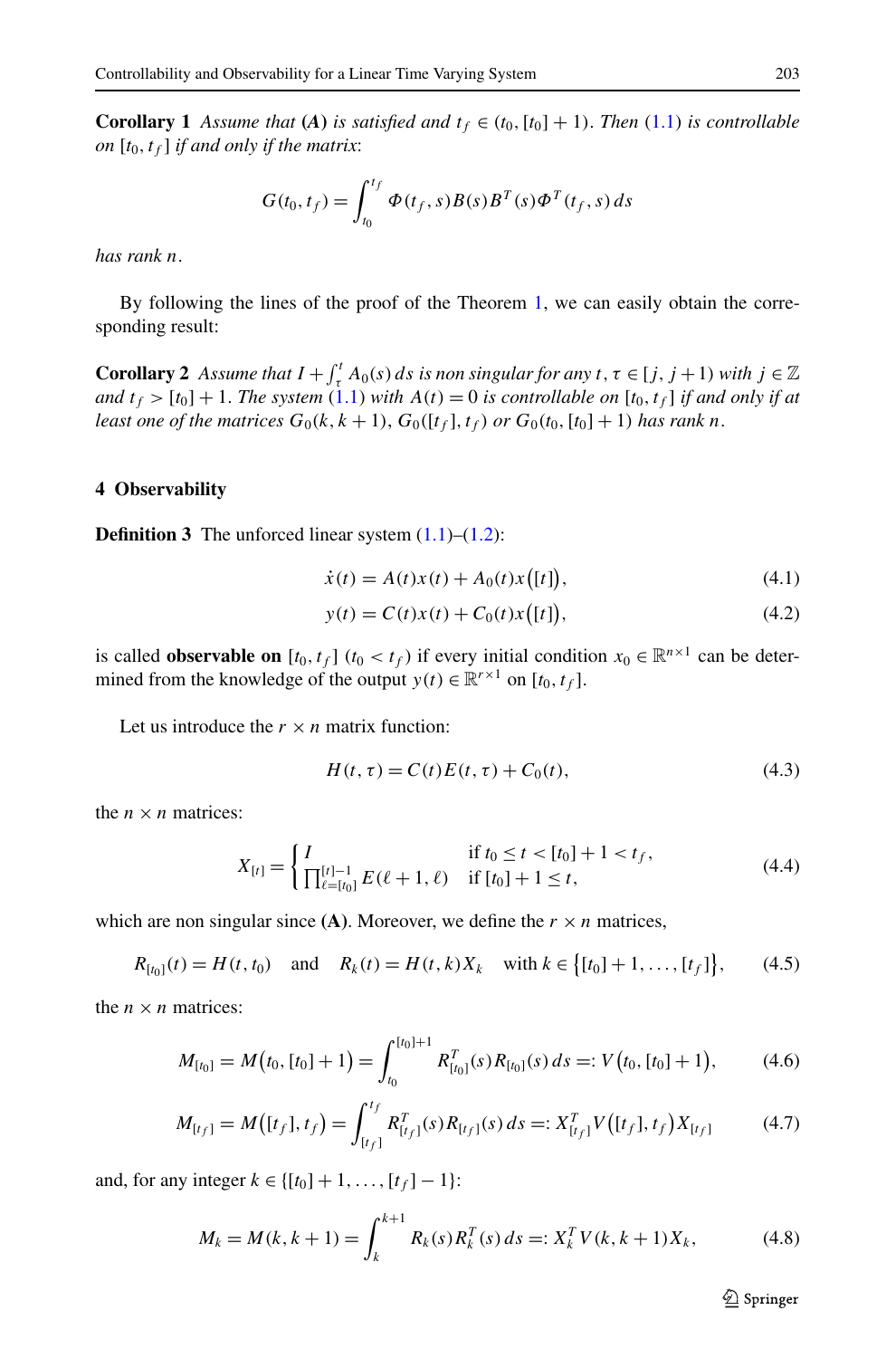where the  $n \times n$  matrices  $V(\alpha, \beta)$  are defined by:

$$
V(\alpha, \beta) = \int_{\alpha}^{\beta} H^{T}(s, [s]) H(s, [s]) ds.
$$
 (4.9)

The special case  $A(t) = 0$  leads to the matrices  $E(t, \tau) = J(t, \tau)$  defined by ([3.7\)](#page-7-1). Now, we define the matrices

$$
M_{[t_f]}^0 = X_{[t_f]}^T V_0([t_f], t_f) X_{[t_f]}, \qquad M_{[t_0]}^0 = V_0(t_0, [t_0] + 1)
$$

and for any  $k \in \{[t_0] + 1, \ldots, [t_f] - 1\}$ :

<span id="page-11-0"></span>
$$
M_k^0 = X_k^T V_0(k, k+1) X_k,
$$

<span id="page-11-2"></span>where  $X_k$  is defined by  $(4.4)$  $(4.4)$  with  $(3.7)$  $(3.7)$  and

$$
V_0(\alpha, \beta) = \int_k^{k+1} \left\{ C(t)E(t, [t]) + C_0(t) \right\}^T \left\{ C(t)E(t, [t]) + C_0(t) \right\} dt
$$

with  $E(\cdot, \cdot)$  defined by ([3.7\)](#page-7-1).

**Theorem 2** Assume that (A) is satisfied and  $t_f > [t_0] + 1$ , the system ([4.1\)](#page-10-1)–([4.2](#page-10-2)) is ob*servable on*  $[t_0, t_f]$  *if and only if at least one of the matrices*  $V(t_0, [t_0] + 1)$ ,  $V([t_f], t_f)$  *or V*(*k*, *k* + 1) *with*  $k \in \{[t_0] + 1, \ldots, [t_f] - 1\}$  *has rank n.* 

*Proof* Firstly, we assume that there exists some integer  $k \in \{[t_0] + 1, \ldots, [t_f] - 1\}$  such that Rank  $V(k, k + 1) = n$ . By using [\(2.6](#page-4-1)) with  $u(t) = 0$ , it follows that:

$$
y(t) = H(t, [t]) X_{[t]} E^{-1}(t_0, [t_0]) x_0 = R_{[t]}(t) E^{-1}(t_0, [t_0]) x_0.
$$
 (4.10)

Now, let us multiply the left of  $(4.10)$  by the function:

$$
\phi_k(t) = \begin{cases} R_k^T(t) & \text{if } k \le t < k+1 \\ 0 & \text{otherwise,} \end{cases}
$$

and integrate over  $[t_0, t_f]$ , obtaining:

$$
M(k, k+1)E^{-1}(t_0, [t_0])x(t_0) = \int_k^{k+1} X_k^T H^T(s, [s])y(s) ds.
$$

By using the fact that the matrices  $X_k$  and  $V(k, k + 1)$  are non singular, the The-orem 2 from [\[2,](#page-22-28) Appendix A] says that Rank  $M(k, k + 1) = n$ , which implies that  $M(k, k+1)E^{-1}(t_0, [t_0])$  is non singular. In consequence, we have that

<span id="page-11-1"></span>
$$
x(t_0) = E(t_0, [t_0])M^{-1}(k, k+1)\int_k^{k+1} R_{[k]}^T(t)y(t) dt
$$

and the observability follows. The cases Rank  $V(t_0, [t_0] + 1) = n$  and Rank  $V([t_f], t_f) = n$ can be proved in a similar way and are given for the reader.

Secondly, we assume that  $(4.1)$  $(4.1)$  $(4.1)$ – $(4.2)$  $(4.2)$  $(4.2)$  is observable on  $[t_0, t_f]$  and, as an intermediate step, we will prove that

$$
\forall \alpha \in \mathbb{R}^{n \times 1} \setminus \{0\} \quad \text{exists some } k \in \{[t_0], \dots, [t_f]\} \text{ such that } \alpha^T M_k \alpha > 0,
$$
 (4.11)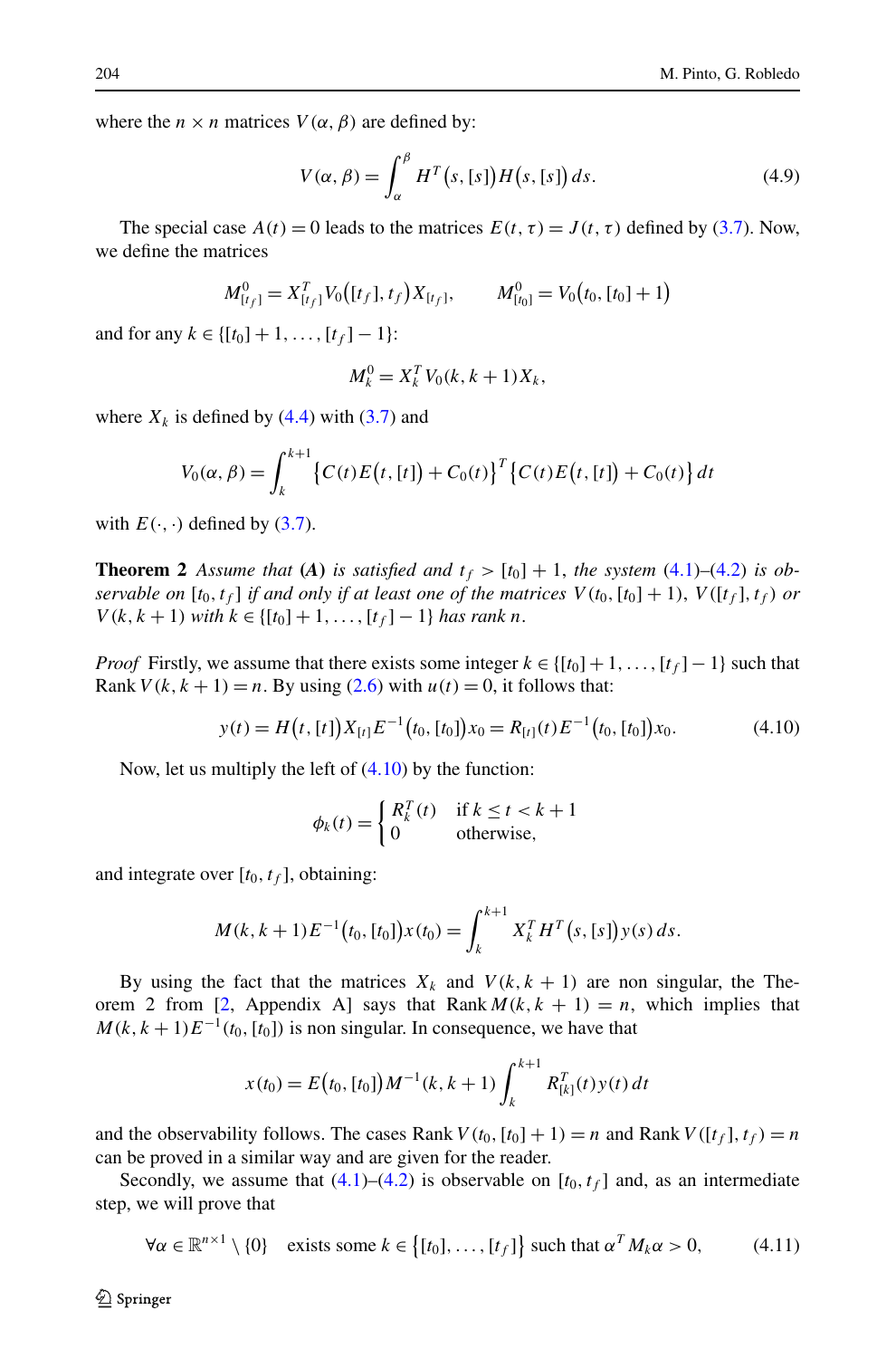indeed, otherwise

$$
\exists \alpha \in \mathbb{R}^{n \times 1} \setminus \{0\} \quad \text{such that } \alpha^T M_k \alpha = 0 \text{ for any } k = [t_0], \dots, [t_f].
$$

Now, if we consider the initial condition  $x(t_0) = x_0 = E(t_0, [t_0])\alpha$  and use [\(4.10\)](#page-11-0), it follows that:

$$
\int_{t_0}^{t_f} \|y(s)\|_2^2 ds = \int_{t_0}^{t_f} y^T(s)y(s) ds = \sum_{j=[t_0]}^{[t_f]} \alpha^T M_j \alpha = 0,
$$

thus  $y(t) = R_{[t]}(t)\alpha = 0$  almost everywhere for  $t \in [t_0, t_f]$ , which implies that the initial condition  $x_0 = E(t_0, [t_0])\alpha$  is unobservable, obtaining a contradiction and ([4.11](#page-11-1)) is verified. Now, we can deduce that some matrix  $M_k$  has rank *n* and the Theorem follows by using the invertibility of  $X_k$ , which implies that  $V(k, k + 1)$  has rank *n*.

As in the controllability proof, the property  $(4.11)$  can be reformulated in several ways, leading to an equivalent "impulsive type" result:

**Proposition 3** Assume that **(A)** is satisfied and  $t_f > [t_0] + 1$ ,

- (i) If at least one of the matrices  $V(t_0, [t_0] + 1)$ ,  $V([t_f], t_f)$  or  $V(k, k + 1)$  with  $k \in \{[t_0] +$  $1, \ldots, [t_f] - 1$  *has rank n, then the system* ([4.1\)](#page-10-1)–([4.2](#page-10-2)) *is observable on*  $[t_0, t_f]$ .
- <span id="page-12-0"></span>(ii) If the system  $(4.1)$  $(4.1)$ – $(4.2)$  $(4.2)$  is observable on  $[t_0, t_f]$ , then the matrix

$$
M(t_0, t_f) = M(t_0, [t_0] + 1) + \sum_{k=[t_0]+1}^{[t_f]-1} M(k, k+1) + M([t_f], t_f).
$$
 (4.12)

*is non singular*.

By following the lines of the proof of Theorem [2,](#page-11-2) we can deduce the byproduct:

**Corollary 3** *Assume that* **(A)** *is satisfied and*  $t_0 < t_f \leq [t_0] + 1$ *. The system* **[\(4.1](#page-10-1))**–**[\(4.2](#page-10-2))** *is observable on*  $[t_0, t_f]$  *if and only if the matrix:* 

$$
V(t_0, t_f) = \int_{t_0}^{t_f} \left\{ C(t) E(t, [t_0]) + C_0(t) \right\}^T \left\{ C(t) E(t, [t_0]) + C_0(t) \right\} dt,
$$

*is non singular*.

By following the lines of the proof of Theorem [2,](#page-11-2) we obtain:

**Corollary 4** *Assume that*  $J(t, \tau) = I + \int_{\tau}^{t} A_0(s) ds$  *is non singular for any*  $t, \tau \in [k, k + 1]$ *with*  $k \in \mathbb{Z}$  *and*  $t_f > [t_0] + 1$ *, the system* ([4.1\)](#page-10-1)–([4.2\)](#page-10-2) *with*  $A(t) = 0$  *is observable on*  $[t_0, t_f]$ *if and only if at least one of the matrices*  $V_0(t_0, [t_0] + 1)$ ,  $V_0([t_f], t_f)$  *or*  $V_0(k, k + 1)$  *with*  $k \in \{[t_0] + 1, \ldots, [t_f] - 1\}$  *has rank n.*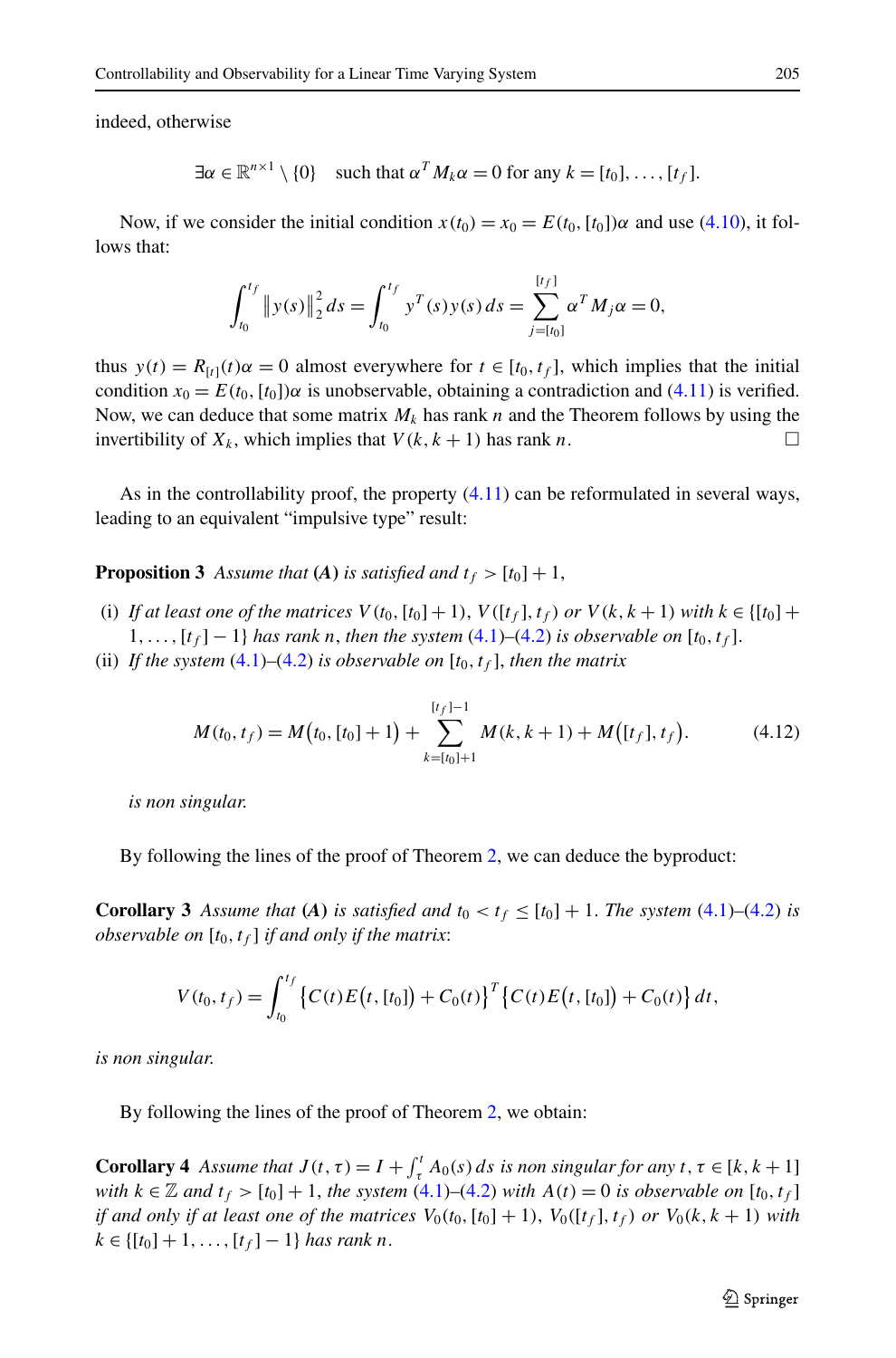# **5 The Linear Time Invariant Case**

When  $A(t) = A$ ,  $A_0(t) = A_0$  and  $B(t) = B$ , it follows that

<span id="page-13-5"></span><span id="page-13-4"></span><span id="page-13-0"></span>
$$
J(t,\tau) = I + \int_{\tau}^{t} e^{A(\tau-s)} A_0 ds = I + \int_{0}^{t-\tau} e^{-As} A_0 ds,
$$
 (5.1)

and

$$
E(t,\tau) = e^{A(t-\tau)} + \int_{\tau}^{t} e^{A(t-s)} A_0 ds = e^{A(t-\tau)} + \int_{0}^{t-\tau} e^{As} A_0 ds.
$$
 (5.2)

This notation has been introduced in [[25](#page-22-6), p. 46]. In addition, the special case  $E(k+1, k)$ (with  $k \in \mathbb{Z}$ ) will be denoted as follows:

$$
E(k+1,k) = e^{A} + \int_{0}^{1} e^{As} A_0 ds = \mathcal{M}(A, A_0).
$$
 (5.3)

In order to study the above expressions and without loss of generality, we will assume that the characteristic polynomial of the matrix *A* is

<span id="page-13-2"></span>
$$
p(\lambda) = \sum_{i=0}^{n-1} d_i \lambda^i + \lambda^n \quad \text{with } d_i \in \mathbb{R}.
$$
 (5.4)

<span id="page-13-6"></span>*Remark 5* The Cayley–Hamilton Theorem allows to prove (see *e.g.*, [[15](#page-22-29)]) the existence of *n* scalar analytic functions  $\{\beta_i(t)\}_{i=0}^{n-1}$  such that

<span id="page-13-3"></span><span id="page-13-1"></span>
$$
e^{tA} = \sum_{i=0}^{n-1} \beta_i(t) A^i, \tag{5.5}
$$

where the series expansion of  $t \mapsto \beta_i(t)$  has coefficients defined in terms of  $d_i$ .

**Lemma 2** *The function*  $E(t, \tau)$  *defined by* ([5.2\)](#page-13-0) *can be represented as:* 

$$
E(t,\tau) = I + \sum_{i=1}^{n} \left( \int_{0}^{t-\tau} \beta_{i-1}(s) \, ds \right) A^{i-1}(A + A_0),\tag{5.6}
$$

*where the terms*  $\beta_i(\cdot)$  *are defined in* ([5.5\)](#page-13-1).

*Proof* Notice that [\(5.4\)](#page-13-2) and ([5.5](#page-13-1)) imply that:

$$
e^{At} A = \beta_0(t)A + \beta_1(t)A^2 + \dots + \beta_{n-2}(t)A^{n-1} + \beta_{n-1}(t)A^n
$$
  
= 
$$
\sum_{i=1}^{n-1} \beta_{i-1}(t)A^i - d_0\beta_{n-1}(t)I - \beta_{n-1}(t)\sum_{i=1}^{n-1} d_i A^i
$$
  
= 
$$
-d_0\beta_{n-1}(t)I + \sum_{i=1}^{n-1} {\beta_{i-1}(t) - d_i\beta_{n-1}(t)}A^i.
$$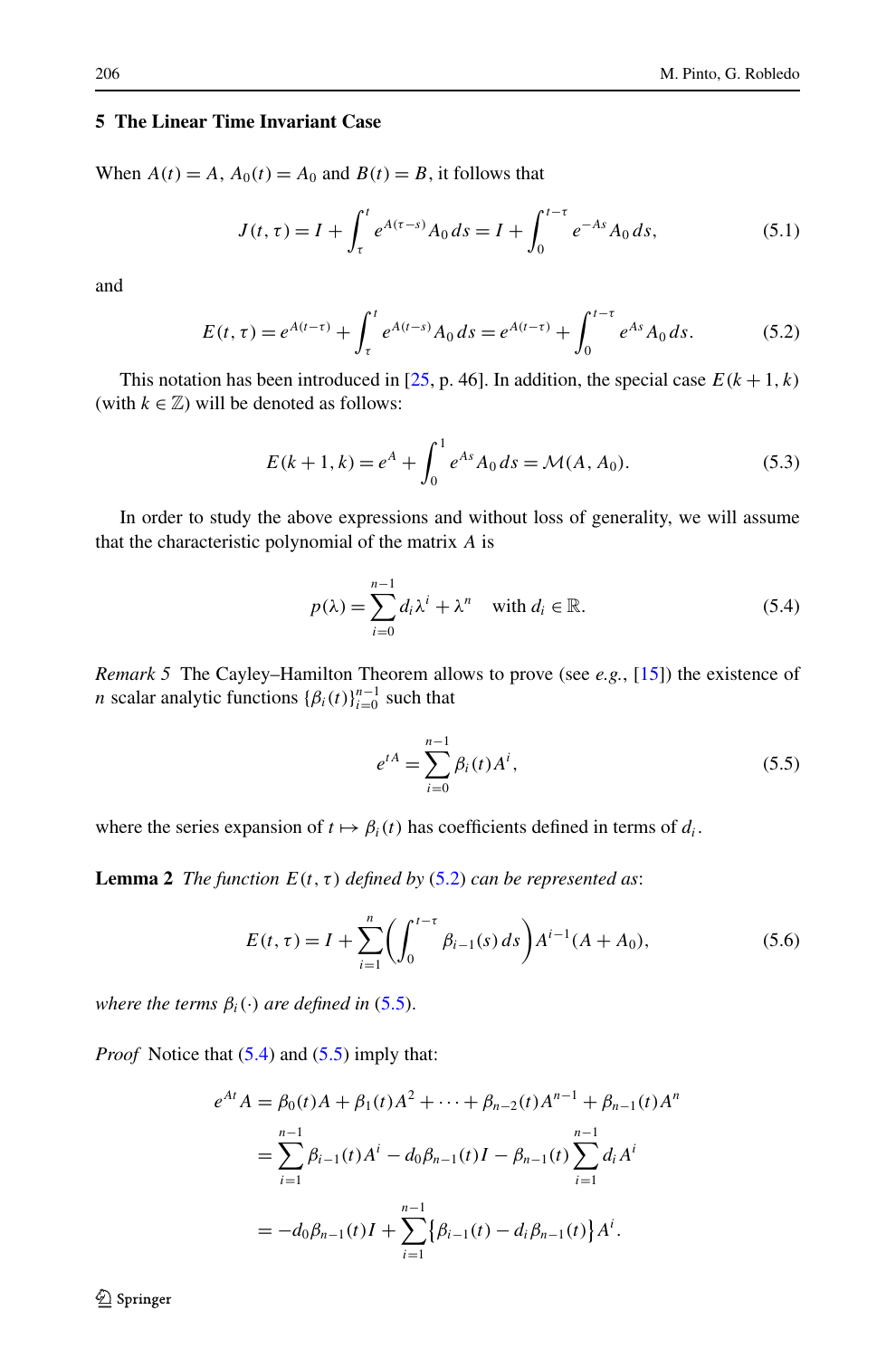This identity combined with [\(5.4](#page-13-2)) and

$$
e^{At} = I + \int_0^t e^{As} A ds,
$$
\n(5.7)

will allow us to verify that:

$$
\beta_0(t) = 1 - d_0 \int_0^t \beta_{n-1}(s) \, ds,\tag{5.8}
$$

$$
\int_0^t \beta_{i-1}(s) ds = \beta_i(t) + d_i \int_0^t \beta_{n-1}(s) ds \quad \text{for } i = 1, ..., n-1.
$$
 (5.9)

By using  $(5.5)$  $(5.5)$  and  $(5.9)$  $(5.9)$ , we can write  $(5.2)$  $(5.2)$  as follows:

$$
E(t,\tau) = \sum_{i=0}^{n-1} \beta_i (t-\tau) A^i + \sum_{i=0}^{n-2} \int_0^{t-\tau} \beta_i(s) ds A^i A_0 + \int_0^{t-\tau} \beta_{n-1}(s) ds A^{n-1} A_0
$$
  
\n
$$
= \sum_{i=0}^{n-1} \beta_i (t-\tau) A^i + \sum_{i=1}^{n-1} \int_0^{t-\tau} \beta_{i-1}(s) ds A^{i-1} A_0 + \int_0^{t-\tau} \beta_{n-1}(s) ds A^{n-1} A_0
$$
  
\n
$$
= \sum_{i=0}^{n-1} \beta_i (t-\tau) A^i + \sum_{i=1}^{n-1} \left\{ \beta_i (t-\tau) + d_i \int_0^{t-\tau} \beta_{n-1}(s) ds \right\} A^{i-1} A_0
$$
  
\n
$$
+ \int_0^{t-\tau} \beta_{n-1}(s) ds A^{n-1} A_0
$$
  
\n
$$
= \beta_0 (t-\tau) I + \sum_{i=1}^{n-1} \beta_i (t-\tau) A^{i-1} (A + A_0)
$$
  
\n
$$
+ \left( \int_0^{t-\tau} \beta_{n-1}(s) ds \right) \sum_{i=1}^{n-1} \left\{ d_i A^{i-1} + A^{n-1} \right\} A_0.
$$

By using [\(5.8](#page-14-1)) and Cayley–Hamilton's Theorem, we obtain:

$$
E(t, \tau) = I + \sum_{i=1}^{n-1} \beta_i (t - \tau) A^{i-1} (A + A_0)
$$
  
+ 
$$
\left( \int_0^{t-\tau} \beta_{n-1}(s) ds \right) \left( \sum_{i=1}^{n-1} \{ d_i A^{i-1} + A^{n-1} \} A_0 - d_0 I \right)
$$
  
= 
$$
I + \sum_{i=1}^{n-1} \left( \beta_i (t - \tau) + d_i \int_0^{t-\tau} \beta_{n-1}(s) ds \right) A^{i-1} (A + A_0)
$$
  
+ 
$$
\int_0^{t-\tau} \beta_{n-1}(s) ds A^{n-1} (A + A_0).
$$

and the identity  $(5.6)$  $(5.6)$  follows by using  $(5.9)$  $(5.9)$ .

<span id="page-14-1"></span><span id="page-14-0"></span>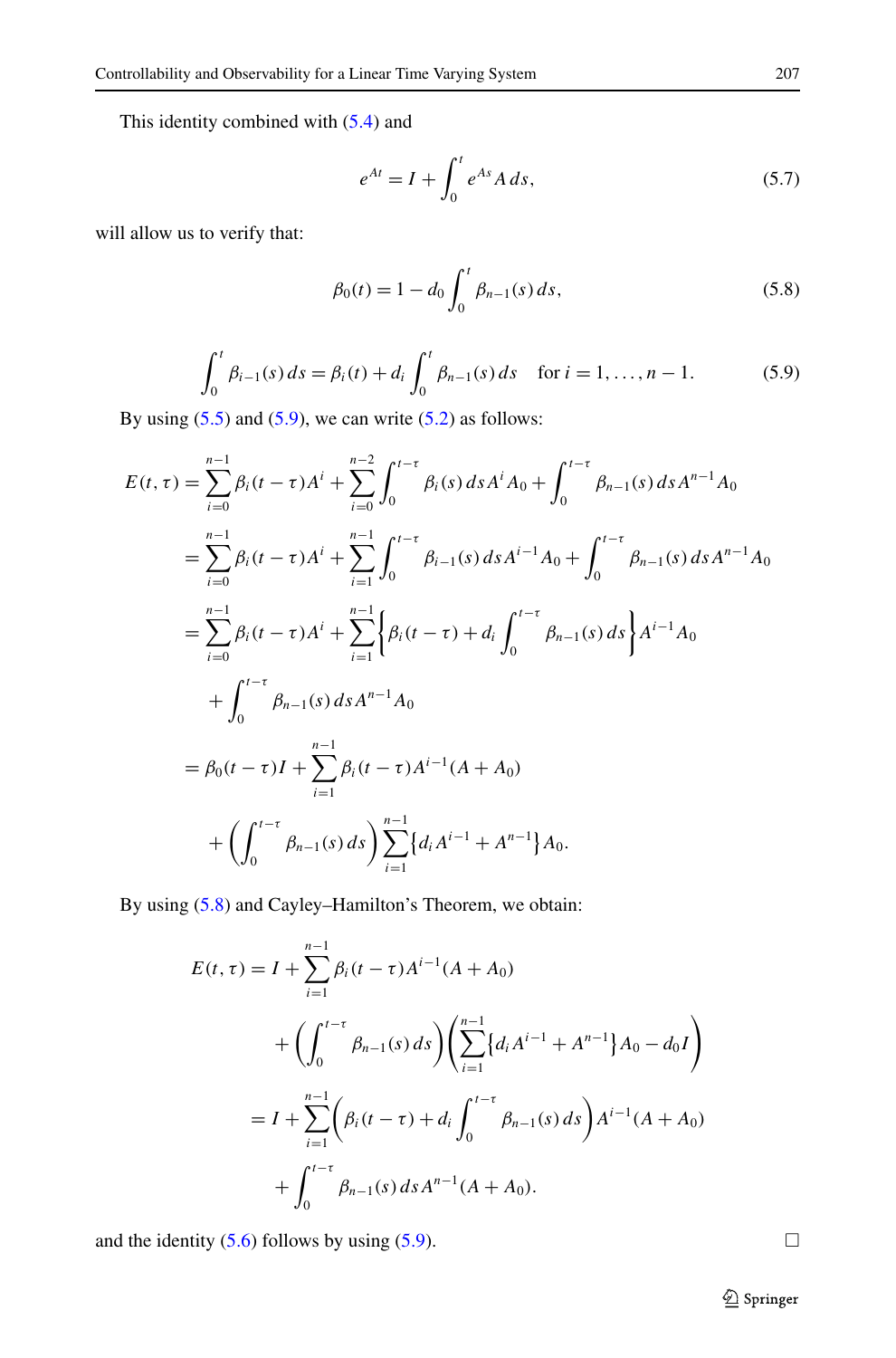*Remark 6* As expected by [\(5.2\)](#page-13-0), the reader can verify that [\(5.6](#page-13-3)) becomes  $E(t, \tau) = e^{A(t-\tau)}$ when  $A_0 = 0$ .

As before, we will assume throughout this section that:

- (a) For any  $t < t_0$ , we have  $u(t) = 0$ .
- (b) The matrix defined by ([5.1\)](#page-13-4) is nonsingular for any couple  $(t, \tau)$  such that  $t \tau \in [0, 1]$ , *e.g.*, **(A)** is satisfied. See Remark [1](#page-3-3) for details
- 5.1 Controllability Results

In this framework, the matrices  $\Lambda_k$  defined in [\(3.1](#page-7-0)) becomes:

$$
\Lambda_k = \begin{cases} E(t_f, [t_f]) \mathcal{M}(A, A_0)^{[t_f]-k-1} & \text{if } k \in \{[t_0], \dots, [t_f]-1\}, \\ I & \text{if } k = [t_f], \end{cases}
$$

which are non singular since **(A)**. As before, let us define the  $n \times q$  matrices:

$$
Z_k(s) = \begin{cases} \Lambda_k e^{A(k+1-s)} B & \text{if } k \in \{[t_0], \dots, [t_f] - 1\} \\ e^{A(t_f-s)} B & \text{if } k = [t_f]. \end{cases}
$$

For any  $k \in \{[t_0] + 1, \ldots, [t_f] - 1\}$ , the matrices  $W_k$  defined by ([3.5](#page-7-2)) becomes:

$$
W_k = \Lambda_k \left( \int_k^{k+1} e^{A(k+1-s)} B B^T e^{A^T (k+1-s)} ds \right) \Lambda_k^T
$$
  
=  $\Lambda_k \left( \int_0^1 e^{As} B B^T e^{A^T s} ds \right) \Lambda_k^T$ .

Finally, we define:

$$
W_{[t_0]} = \Lambda_{[t_0]} \bigg( \int_{t_0}^{[t_0]+1} e^{A([t_0]+1-s)} B B^T e^{A^T([t_0]+1-s)} ds \bigg) \Lambda_{[t_0]}^T
$$
  
=  $\Lambda_{[t_0]} \bigg( \int_0^{1-(t_0-[t_0])} e^{As} B B^T e^{A^T s} ds \bigg) \Lambda_{[t_0]}^T.$ 

<span id="page-15-0"></span>and

$$
W_{[t_f]} = \int_{[t_f]}^{t_f} e^{A(t_f - s)} B B^T e^{A^T(t_f - s)} ds = \int_0^{t_f - [t_f]} e^{As} B B^T e^{A^T s}.
$$

In addition, if  $t_f < [t_0] + 1$ , we can define:

$$
W(t_0, t_f) = E(t_0, t_f) \bigg( \int_0^{t_f - t_0} e^{As} B B^T e^{A^T s} ds \bigg) E^T(t_0, t_f).
$$

*Remark 7* By using ([5.5](#page-13-1)), it can be proved (see *e.g.*, Th. 3.1 from [\[33\]](#page-23-2)) that

$$
Rank\bigg(\int_0^t e^{As} BB^T e^{A^T s} ds\bigg) = n \quad \text{for any } t > 0
$$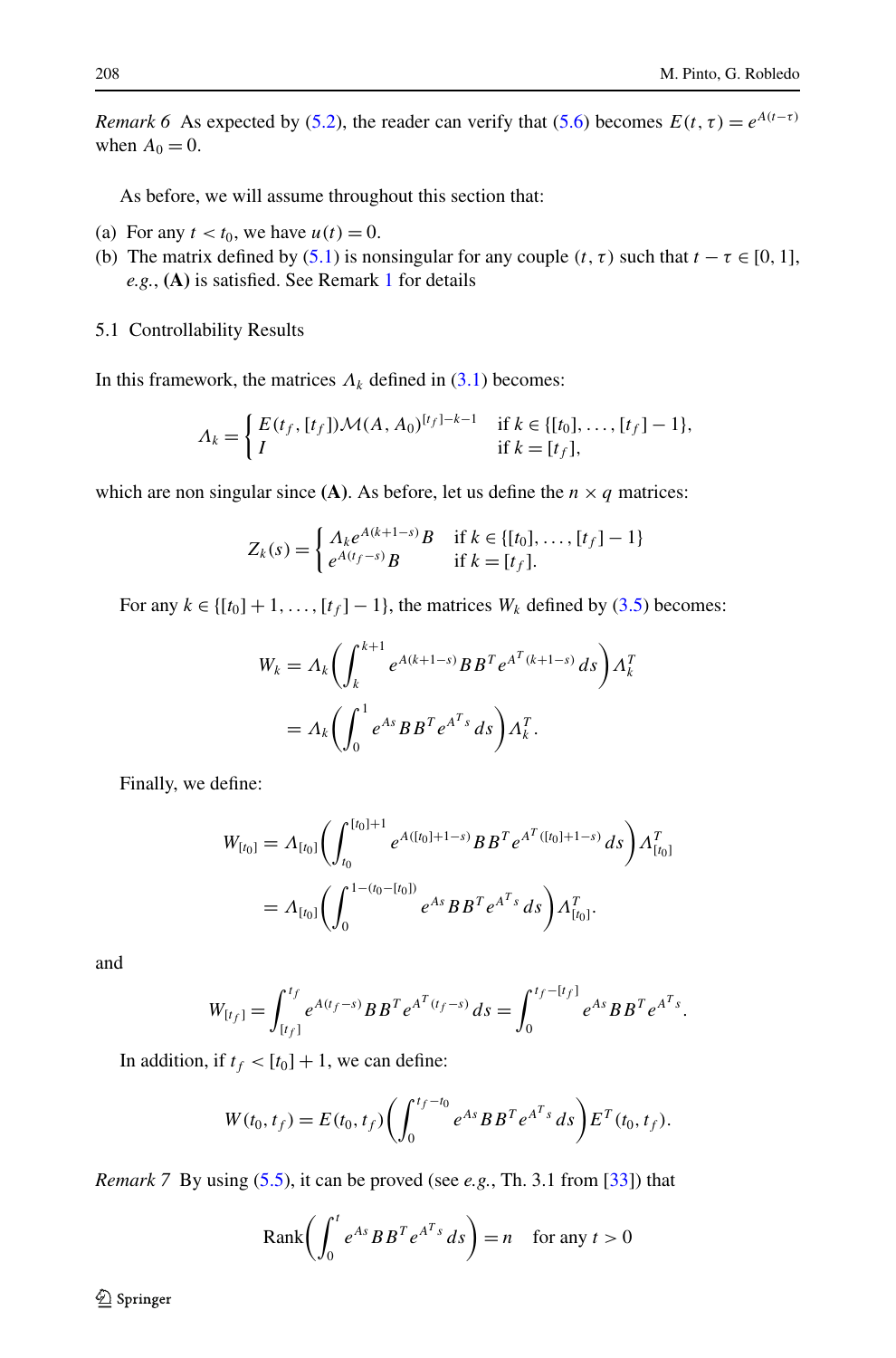if and only if the classic controllability matrix

$$
\mathcal{C} = \begin{bmatrix} B & AB & A^2B & \cdots & A^{n-1}B \end{bmatrix}
$$
 (5.10)

<span id="page-16-0"></span>has rank *n*.

An important consequence of Remark [7](#page-15-0) is that  $Rank(C) = n$  if and only if all the matrices  $W_k$  defined above have rank *n*. This fact combined with Theorem [1](#page-8-2) implies the following results:

**Theorem 3** *The system* ([1.1](#page-0-0)) *is completely controllable if and only if*  $Rank(\mathcal{C}) = n$ .

**Corollary 5** If  $A = 0$ , then the system  $(1.1)$  $(1.1)$  is completely controllable if and only if  $Rank(B) = n$ .

As in the LTV case. Theorem [3](#page-16-0) can be reformulated as follows:

**Proposition 4** *The system* ([1.1](#page-0-0)) *is completely controllable if and only if the system*

<span id="page-16-1"></span>
$$
\dot{x} = Ax + Bu
$$

*is completely controllable*.

It is interesting to emphasize that the controllability problem can be also addressed by using constant control functions  $u(t) = u_k$  for any  $t \in [k, k + 1)$  and studying the linear discrete system:

$$
\begin{cases} x_{k+1} = \mathcal{M}(A, A_0)x_k + \tilde{B}u_k \\ x_{[t_0]+1} = x([t_0]+1), \end{cases} \text{ with } \tilde{B} = \int_0^1 e^{As} B ds, \tag{5.11}
$$

obtained by the variation of parameters. It is well known that  $(5.11)$  $(5.11)$  $(5.11)$  is controllable if and only if the matrix

$$
\begin{bmatrix} \tilde{B} & \mathcal{M}(A, A_0) \tilde{B} & \cdots & \mathcal{M}(A, A_0)^{n-1} \tilde{B} \end{bmatrix}
$$

has rank *n*. Nevertheless, a careful lecture of this result (see *e.g.*, [\[6](#page-22-2), Theorem 10.4]) show us that it is necessary to consider intervals  $[t_0, t_f]$  of length bigger than *n*, while our results do not have this restriction.

#### 5.2 Observability Results

By  $(5.3)$  $(5.3)$ , we can deduce that

<span id="page-16-2"></span>
$$
X_{[t]} = \mathcal{M}(A, A_0)^{[t]-[t_0]} \quad \text{for } t_0 < t < [t_f].
$$

A direct consequence of Lemma [2](#page-13-6) allows to write ([4.3\)](#page-10-3) as:

$$
H(t, [t]) = C + C_0 + \sum_{i=1}^{n} \left( \int_0^{t-[t]} \beta_{i-1}(s) ds \right) C A^{i-1} (A + A_0).
$$
 (5.12)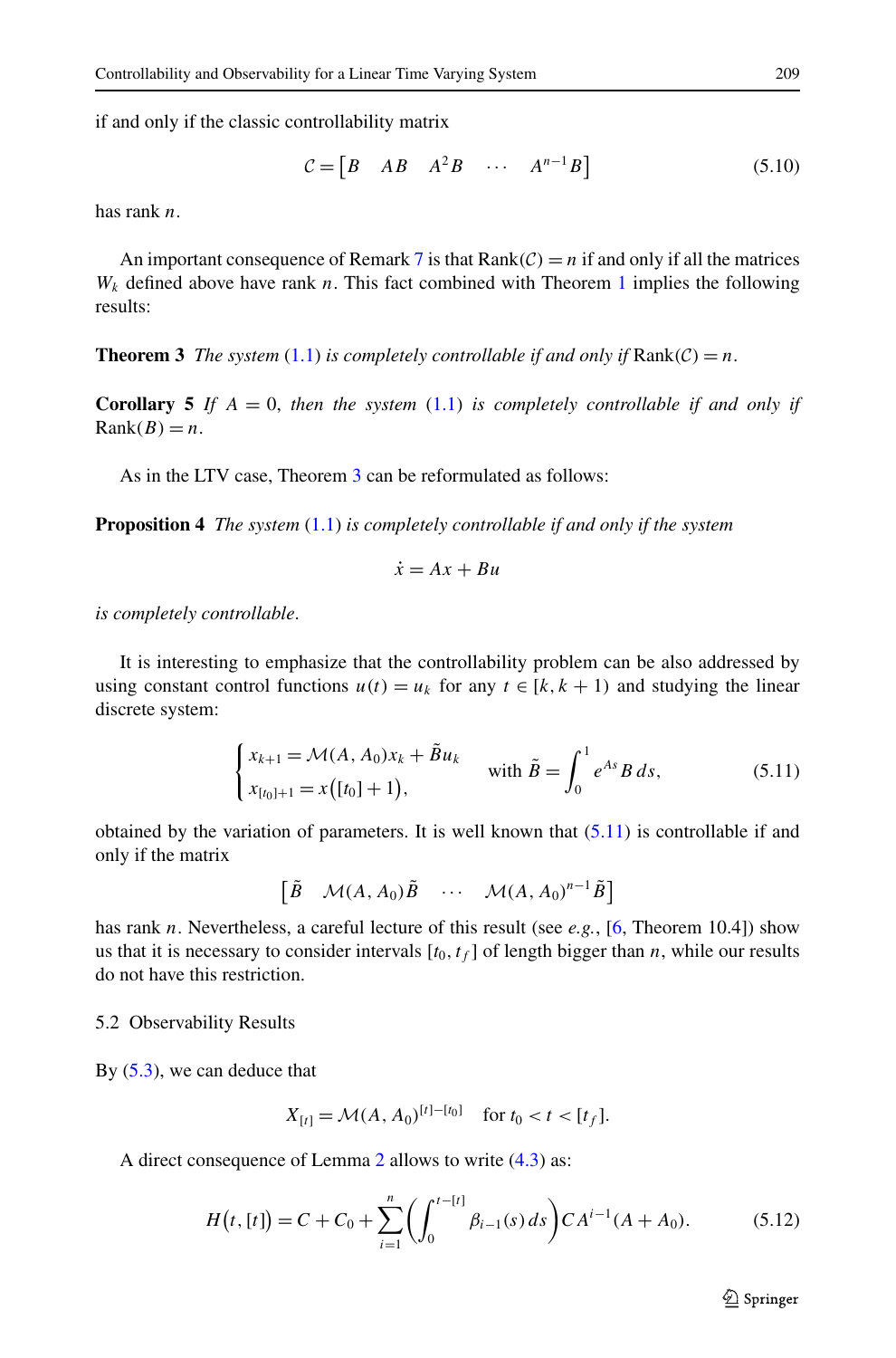<span id="page-17-2"></span>**Theorem 4** *The system* ([4.1\)](#page-10-1)–([4.2\)](#page-10-2) *is observable on*  $[t_0, t_f]$  *with*  $t_f > [t_0] + 1$  *if and only if the*  $r(n + 1) \times n$  *matrix*:

<span id="page-17-1"></span>
$$
\mathcal{O} = \begin{bmatrix} C + C_0 \\ C(A + A_0) \\ \vdots \\ C A^{n-1} (A + A_0) \end{bmatrix}
$$
 (5.13)

*has rank n*.

*Proof* Firstly, we will assume that Rank $(\mathcal{O}) = n$  and prove that any matrix  $V(k, k+1)$  (with  $k \in \{ [t_0] + 1, \ldots, [t_f] - 1 \}$  defined in Sect. 4 has rank *n*. Indeed, otherwise if Rank *V* (k,  $k + 1$  < *n*, there exists a non zero vector  $\alpha \in \mathbb{R}^{n \times 1}$  such that:

$$
\int_{k}^{k+1} \| \{ CE(t, k) + C_0 \} \alpha \|_2^2 dt = 0,
$$

which implies that the continuous map  $t \mapsto \psi(t) = (CE(t, k) + C_0)\alpha$  is zero on [k, k + 1]. By letting  $t \to k^+$  leads to:

$$
\psi(k^+) = (C + C_0)\alpha = 0.
$$

In addition, it can be verified that the *j*-th right derivatives of  $\psi(t)$  evaluated at  $t = k^+$ are equal to:

$$
\psi^{(j)}(k^+) = CA^{j-1}(A + A_0)\alpha = 0
$$
, with  $j \in \mathbb{N}$ .

By using [\(5.4](#page-13-2)) combined with Cayley–Hamilton's Theorem, we can see that:

$$
CA^{n}(A + A_{0}) = -\sum_{i=1}^{n} d_{i-1}CA^{i-1}(A + A_{0})
$$

and we can conclude that the *j*-th (with  $j \ge n + 1$ ) derivatives  $\psi^{(j)}(k^+)$  can be deduced from the previous ones.

Now, we obtain the system:

<span id="page-17-0"></span>
$$
\mathcal{O}\alpha=0.
$$

As Rank $(\mathcal{O}) = n$ , we conclude that  $\alpha = 0$ , obtaining a contradiction. In consequence, any matrix  $V(k, k + 1)$  with  $k \geq [t_0] + 1$  has rank *n* and the observability follows from Theorem [2.](#page-11-2) A similar observability result can be obtained with the matrix  $V([t_f], t_f)$  and the details are left to the reader. Nevertheless, note that this computation is not direct for  $V(t_0, [t_0] + 1)$ .

Secondly, we will assume that the system  $(4.1)$ – $(4.2)$  $(4.2)$  is observable and prove that Rank $(O) = n$ . Indeed, otherwise if Rank $(O) < n$ , then there exists a nonzero vector  $\alpha \in \mathbb{R}^{n \times 1}$  such that:

$$
(C + C_0)\alpha = 0 \quad \text{and} \quad CA^{i-1}(A + A_0)\alpha = 0 \quad \text{for } i = 1, ..., n. \tag{5.14}
$$

On the other hand, as the system is observable, Theorem [2](#page-11-2) says that there exists  $j \in$  $\{[t_0], \ldots, [t_f]\}$  such that  $M_j$  is positive definite. Now, we will consider the non zero vector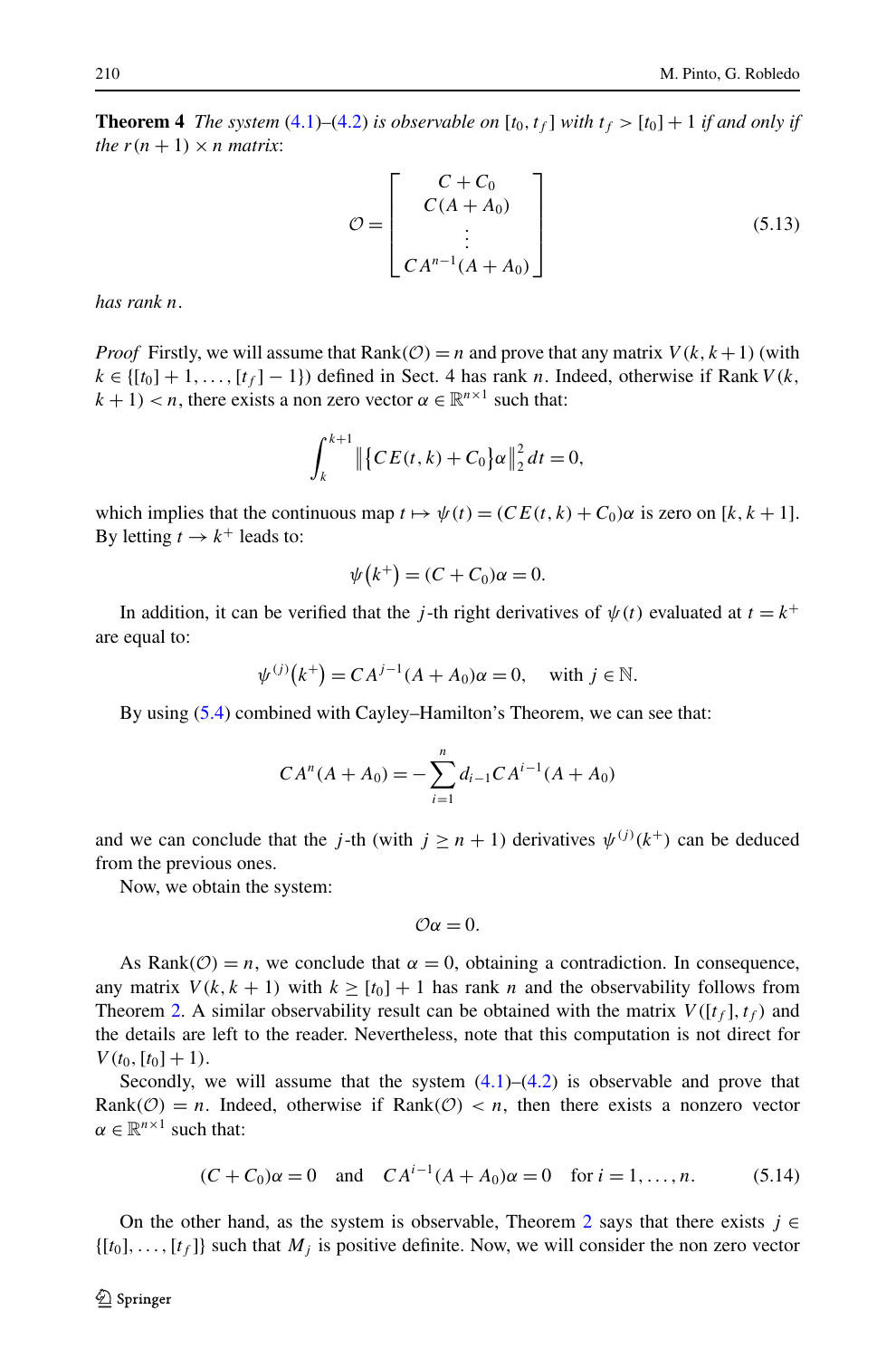$v_{\alpha} = X_{[j]}^{-1} \alpha$  with  $\alpha$  satisfying [\(5.14\)](#page-17-0). Now, we use ([5.12](#page-16-2)) combined with (5.14) to observe that

$$
\alpha^T V(j, j+1) \alpha
$$
  
=  $\alpha^T \int_j^{j+1} H(t, j)^T \left\{ C + C_0 + \sum_{i=1}^n \int_0^{t-[t]} \beta_{i-1}(s) C A^{i-1} (A + A_0) ds \right\} \alpha dt = 0,$ 

obtaining a contradiction with the positive definiteness of  $M_j$  and the result follows.  $\Box$ 

<span id="page-18-0"></span>*Remark 8* For the authors, it is surprising to verify the lack of the duality between controllability and observability conditions, which is verified in the classical theory.

A careful lecture of the previous proof shows that the computations for the rank for  $V(t_0, [t_0] + 1)$  are more complicated but are useful to study the observability when  $t_f$  $[t_0] + 1.$ 

**Corollary 6** *Assume that*  $[t_0] \le t_0 < t_f \le [t_0] + 1$ . The following sufficient and necessary *observability conditions for* ([4.1\)](#page-10-1)*–*([4.2](#page-10-2)) *hold*:

(i) If the  $r(n + 1) \times n$  matrix:

$$
\mathcal{O}_{\tau(t_0)} = \begin{bmatrix} Ce^{A\tau(t_0)} + C \int_0^{\tau(t_0)} e^{As} A_0 ds + C_0 \\ Ce^{A\tau(t_0)} (A + A_0) \\ \vdots \\ Ce^{A\tau(t_0)} A^{n-1} (A + A_0) \end{bmatrix} \quad \text{with } \tau(t_0) = t_0 - [t_0] \quad (5.15)
$$

*has rank n, then*  $(4.1)$ – $(4.2)$  $(4.2)$  *is observable in*  $[t_0, t_f]$ *.* 

(ii) *If* [\(4.1](#page-10-1))–[\(4.2](#page-10-2)) *is observable in*  $[t_0, t_f]$ *, then the observability matrix*  $\mathcal O$  *defined by* ([5.13](#page-17-1)) *has rank n*.

*Proof* By using Corollary [3](#page-12-0), we know that the system is observable on  $[t_0, t_f]$  if and only if

Rank 
$$
V(t_0, t_f) = \int_{t_0}^{t_f} \left\{ C(t)E(t, [t_0]) + C_0(t) \right\}^T \left\{ C(t)E(t, [t_0]) + C_0(t) \right\} dt = n.
$$

Now, by following the lines of the previous proof, we can deduce that Rank  $\mathcal{O}_{\tau(h)} = n$ implies that Rank  $V(t_0, t_f) = n$  and the observability follows. Finally, the proof of statement (ii) is similar.  $\Box$ 

*Remark* 9 This result is weaker than the previous one. The main obstacle is that  $[t_0, t_f] \cap \mathbb{Z} =$  $\emptyset$  and the derivatives of  $\psi(s)$  cannot be evaluated at integer numbers as before. This induces an additional difficulty to the observability problem. Nevertheless, it is interesting to point out that if  $t_0 = [t_0]$ , then  $\mathcal{O}_{\tau(t_0)} = \mathcal{O}$  and our previous result is recovered.

Some particular cases can be studied and proved in a similar way but with less restrictions. The following result shows that if  $A_0 = 0$ , it is not correct to evaluate  $A_0 = 0$  in Corollary  $4$  (*i.e.*, the observability conditions are not continuous with respect to  $A_0$ ):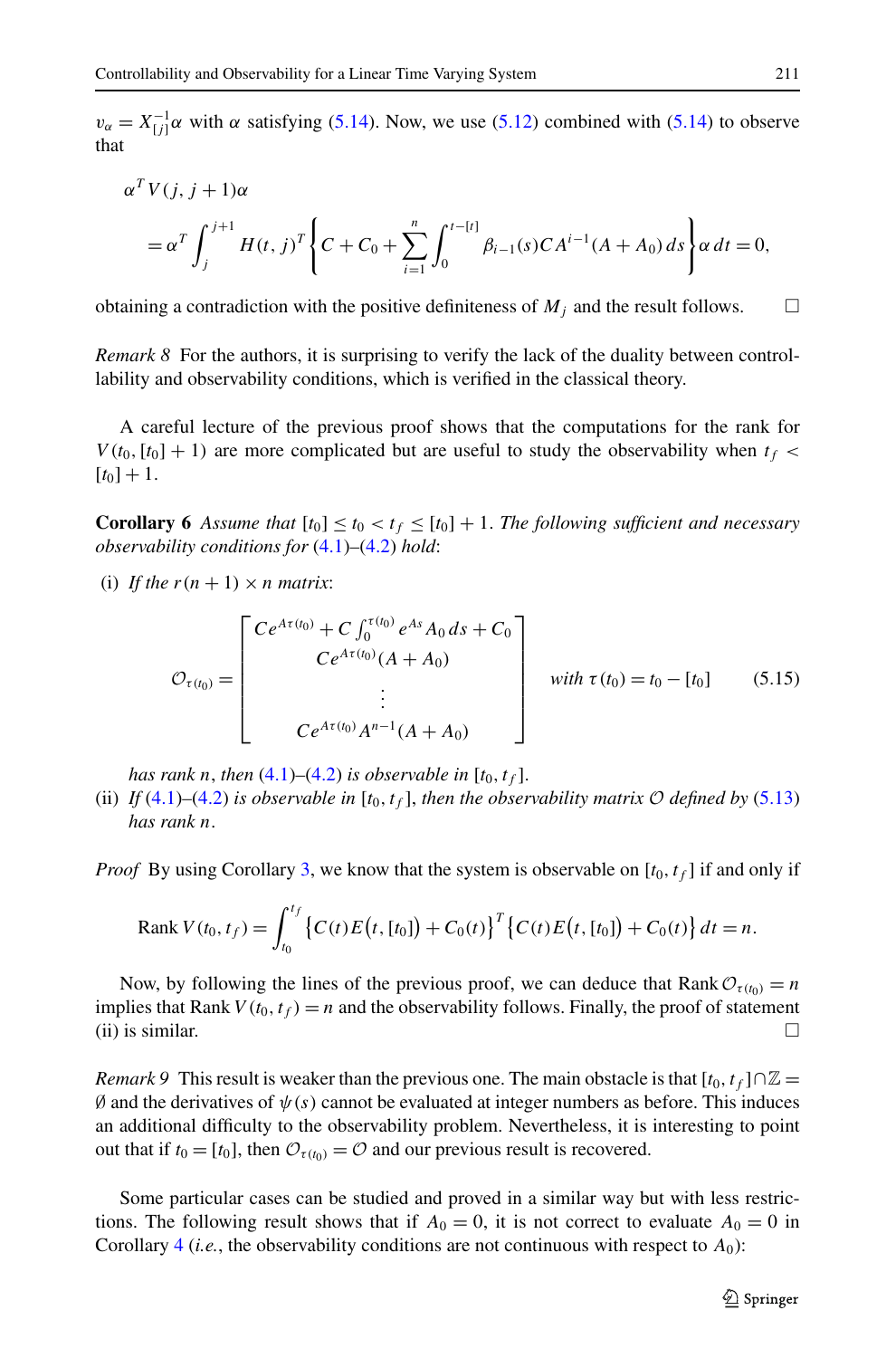<span id="page-19-1"></span>**Corollary 7** *If*  $A_0 = 0$ *, then the system* ([4.1](#page-10-1))–[\(4.2](#page-10-2)) *is observable on* [ $t_0$ *,* $t_f$ ] *with*  $t_f > [t_0]+1$ *if and only if the rn* × *n matrix*:

$$
\begin{bmatrix} C + C_0 \\ C A \\ \vdots \\ C A^{n-1} \end{bmatrix}
$$

*has rank n*.

*Proof* If the rank is *n*, the observability can be deduced by noticing that the *j* -th right derivatives of  $t \mapsto \psi(t) = (Ce^{At} + C_0)\alpha$  evaluated at  $t = k^+$  are equal to:

$$
\psi^{(j)}(k^+) = CA^j \alpha = 0, \quad \text{with } j \in \mathbb{N},
$$

and by Cayley–Hamilton's Theorem, we can see that the *j*-th with  $j \geq n$  right derivatives  $\psi^{(j)}(k^+)$  can be deduced from the previous ones (observe that it was  $j \geq n+1$  when  $A_0 \neq 0$ ). Conversely, if the system is observable, the property Rank( $\mathcal{O}$ ) can be deduced as in the previous proof by noticing that  $(4.3)$  $(4.3)$  has the simpler form:

$$
H(t, [t]) = C + C_0 + \sum_{j=0}^{n-1} \beta_j(t) C A^j.
$$

<span id="page-19-0"></span>Notice that if  $C_0 = 0$ , we obtain the necessary and sufficient observability condition for classical LTI control systems. The last results can be proved in a similar way and its proof is given for the reader:

**Corollary 8** *If*  $C + C_0 = 0$ , *then the system* [\(4.1](#page-10-1))–[\(4.2\)](#page-10-2) *is observable on* [ $t_0, t_f$ ] *with*  $t_f >$  $[t_0] + 1$  *if and only if the*  $rn \times n$  *matrix*:

$$
\begin{bmatrix}\nC(A+A_0) \\
\vdots \\
C A^{n-1}(A+A_0)\n\end{bmatrix}
$$

*has rank n*.

**Corollary 9** *If*  $A + A_0 = 0$ , *then the system* [\(4.1](#page-10-1))–[\(4.2](#page-10-2)) *is observable on* [ $t_0, t_f$ ] *with*  $t_f$  >  $[t_0] + 1$  *if and only if* Rank $(C + C_0) = n$ .

**Corollary 10** Assume that  $A = 0$  and  $J(t, \tau) = I + (t - \tau)A_0$  is non singular for any  $t, \tau \in [j, j + 1]$  *with*  $j \in \mathbb{Z}$  *and*  $t_f > [t_0] + 1$ , *then* [\(4.1](#page-10-1))–[\(4.2\)](#page-10-2) *is observable if and only if the matrix*

$$
\left[\begin{array}{c} C + C_0 \\ C A_0 \end{array}\right]
$$

*has rank n*.

 $\mathcal{D}$  Springer

 $\Box$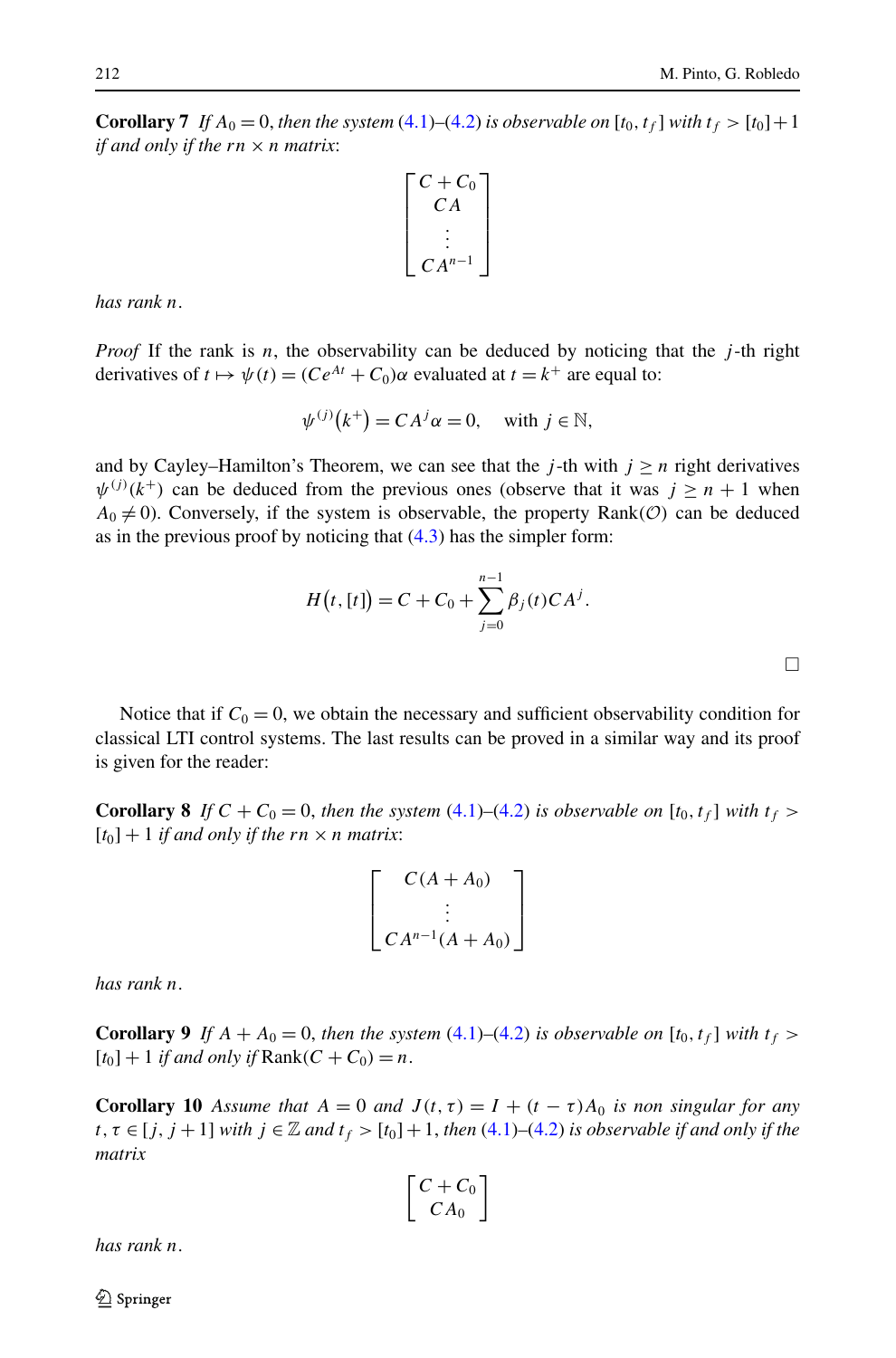As before, the observability problem can be addressed by studying the linear discrete system:

<span id="page-20-0"></span>
$$
\begin{cases} x_{k+1} = \mathcal{M}(A, A_0) x_k \\ y_k = \{ C + C_0 \} x_k. \end{cases}
$$
 (5.16)

Indeed, it is well known that  $(5.16)$  $(5.16)$  $(5.16)$  is observable if and only if

$$
\begin{bmatrix}\nC + C_0 \\
(C + C_0)\mathcal{M}(A, A_0) \\
\vdots \\
(C + C_0)\mathcal{M}(A, A_0)^{n-1}\n\end{bmatrix}
$$

has rank *n*. Nevertheless, a careful lecture of this criterion (see *e.g.*, [\[6](#page-22-2), Theorem 10.13]) show us that it is necessary to consider intervals  $[t_0, t_f]$  of length bigger than *n* while our results do not have this restriction.

#### **6 Examples**

*Example 1* Let us consider the classic control system:

$$
\dot{x}(t) = \begin{bmatrix} 0 & 1 \\ 0 & 0 \end{bmatrix} x(t) + \begin{bmatrix} 1 \\ 0 \end{bmatrix} u(t),
$$

$$
y(t) = \begin{bmatrix} 0 & 1 \end{bmatrix} x(t),
$$

which is neither controllable nor observable since the controllability and observability matrices have rank one. This system (when  $\varepsilon = v = 0$ ) can be submitted to a discontinuous delay combined with a perturbation:

$$
\dot{x}(t) = \begin{bmatrix} 0 & 1 \\ \varepsilon^2 & 0 \end{bmatrix} x(t) + \nu \begin{bmatrix} 0 & 0 \\ 1 & 0 \end{bmatrix} x([t]) + \begin{bmatrix} 1 \\ 0 \end{bmatrix} u(t),
$$

$$
y(t) = \begin{bmatrix} 0 & 1 \end{bmatrix} x(t) - \nu \begin{bmatrix} 1 & 0 \end{bmatrix} x([t]).
$$

Now, we can verify that

$$
e^{At} = \begin{bmatrix} \cosh(\varepsilon t) & \sinh(\varepsilon t) \\ \varepsilon \sinh(\varepsilon t) & \varepsilon \cosh(\varepsilon t) \end{bmatrix} \text{ and } J(t, \tau) = \begin{bmatrix} 1 + v\{1 - \cosh(\varepsilon (t - \tau))\} & 0 \\ * & 1 \end{bmatrix}.
$$

For any couple  $(t, \tau)$  satisfying  $t - \tau \in [0, 1]$ , it can proved that  $J(t, \tau)$  is non singular either if  $v \le 0$  or  $v > 0$  and  $(\varepsilon, t - \tau] \in \mathbb{R} \times [0, 1]$  with  $v|1 - \cosh(\varepsilon(t - \tau))| < 1$ . The controllability and observability matrices:

$$
C = [B \quad AB] = \begin{bmatrix} 1 & 0 \\ 0 & \varepsilon^2 \end{bmatrix} \quad \text{and} \quad \mathcal{O} = \begin{bmatrix} C + C_0 \\ C(A + A_0) \\ C A (A + A_0) \end{bmatrix} = \begin{bmatrix} -\nu & 1 \\ \varepsilon^2 + \nu & 0 \\ 0 & \varepsilon^2 \end{bmatrix}
$$

have rank 2. Finally, Theorem [3](#page-16-0) says that the DEPCA system is completely controllable and Theorem [4](#page-17-2) says that is observable on any interval  $[t_0, t_f]$  with  $t_f > [t_0] + 1$ .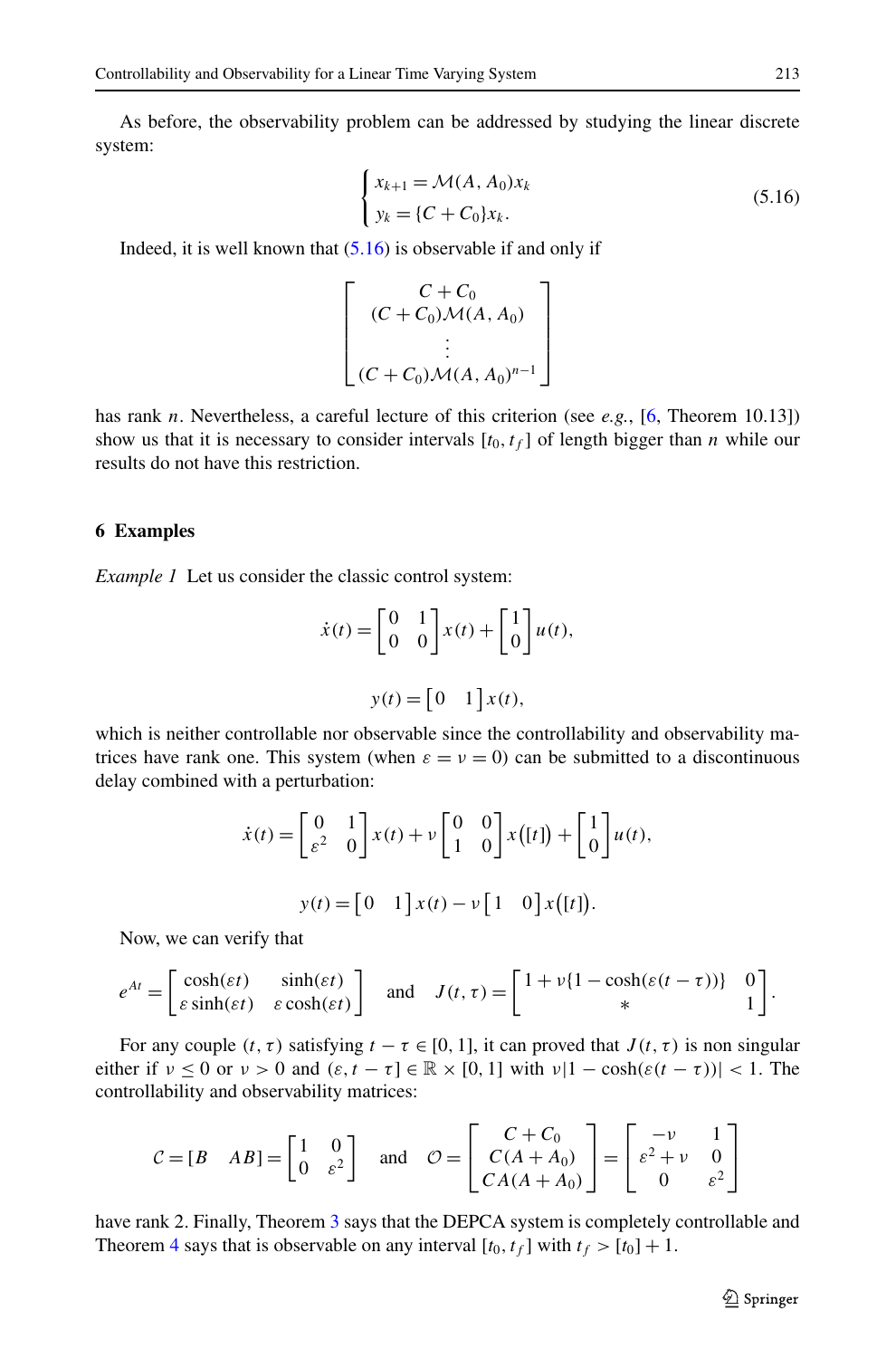*Example 2* Let us consider the system  $(1.1)$  $(1.1)$  with the matrices:

$$
A = \begin{bmatrix} 0 & 1 \\ 0 & -0.1 \end{bmatrix}, \qquad A_0 = \begin{bmatrix} 0 & 0 \\ 1 & 0 \end{bmatrix}, \qquad B = \begin{bmatrix} 1 \\ 0 \end{bmatrix}.
$$

$$
C = \begin{bmatrix} 1 & 1 \end{bmatrix}, \qquad C_0 = \begin{bmatrix} -1 & -1.1 \end{bmatrix}.
$$

We can verify that

$$
e^{At} = \begin{bmatrix} 1 & 10(1 - e^{-0.1t}) \\ 0 & e^{-0.1t} \end{bmatrix}
$$

and

$$
J(t, \tau) = \begin{bmatrix} 1 + 10(t - \tau) - 100(e^{0.1(t - \tau)} - 1) & 0 \\ * & 1 \end{bmatrix}
$$

and we can verify that  $J(t, \tau)$  is non singular for any couple  $(t, \tau)$  such that  $t - \tau \in [0, 1)$ since the function  $\eta \mapsto 1 + 10\eta - 100(e^{0.1\eta} - 1)$  is positive for any  $\eta \in [0, 1]$ . Now, observe that:

$$
C = [B \quad AB] = \begin{bmatrix} 1 & 0 \\ 0 & 0 \end{bmatrix}
$$

has rank 1 and Corollary [3](#page-16-0) says that the DEPCA system cannot be controllable. On the other hand, the matrix

$$
\mathcal{O} = \begin{bmatrix} C + C_0 \\ C(A + A_0) \\ CA(A + A_0) \end{bmatrix} = \begin{bmatrix} 0 & -0.1 \\ 1 & 0.9 \\ 0.9 & -0.09 \end{bmatrix}
$$

has rank 2 and Theorem [4](#page-17-2) says that the DEPCA system is observable on any interval  $[t_0, t_f]$ with  $t_f > [t_0] + 1$ .

#### **7 Concluding Remarks**

In this paper the DEPCA control systems  $(1.1)$  $(1.1)$  and  $(4.1)$  $(4.1)$  $(4.1)$ – $(4.2)$  $(4.2)$  have been considered under the fundamental assumption  $(A)$ , which imposes some restrictions to the matrices  $A(t)$  and  $A_0(t)$ . Necessary and sufficient conditions for the controllability of  $(1.1)$  $(1.1)$  and observability of  $(4.1)$  $(4.1)$ – $(4.2)$  $(4.2)$  on  $[t_0, t_f]$  have been derived (see Theorems [1](#page-8-2) and [2](#page-11-2) respectively). It is interesting to point out that Theorem [1](#page-8-2) says that the controllability can be studied by considering the classic system [\(3.11\)](#page-9-1) on the intervals  $[k, k+1] \subset [t_0, t_f]$  with  $k \in \mathbb{Z}$ .

On the other hand, when considering the LTI case, we obtain classical controllability conditions (see Theorem [3](#page-16-0)) but deduce some new ones (see Theorem [4](#page-17-2) and Corollary [8](#page-19-0)) for observability, this is due to our Cayley–Hamiltons's characterization of the matrix  $E(t, \tau)$ (see Lemma [2](#page-13-6)). In addition, new difficulties arise when  $t_f \leq [t_0] + 1$  (see Corollary [6](#page-18-0)) and "classical" results (see Corollary [7\)](#page-19-1) can be deduced when  $A_0 = 0$ .

In spite of controllability and observability in an LTI framework can be also considered by studying the linear discrete systems  $(5.11)$  and  $(5.16)$ , an important limitation is the assumption that  $[t_0, t_f]$  has a length bigger than *n*. However, discrete systems arising from DEPCA equations are interesting on itself.

**Acknowledgement** The authors are grateful to the anonymous reviewer for detailed comments which improved the presentation.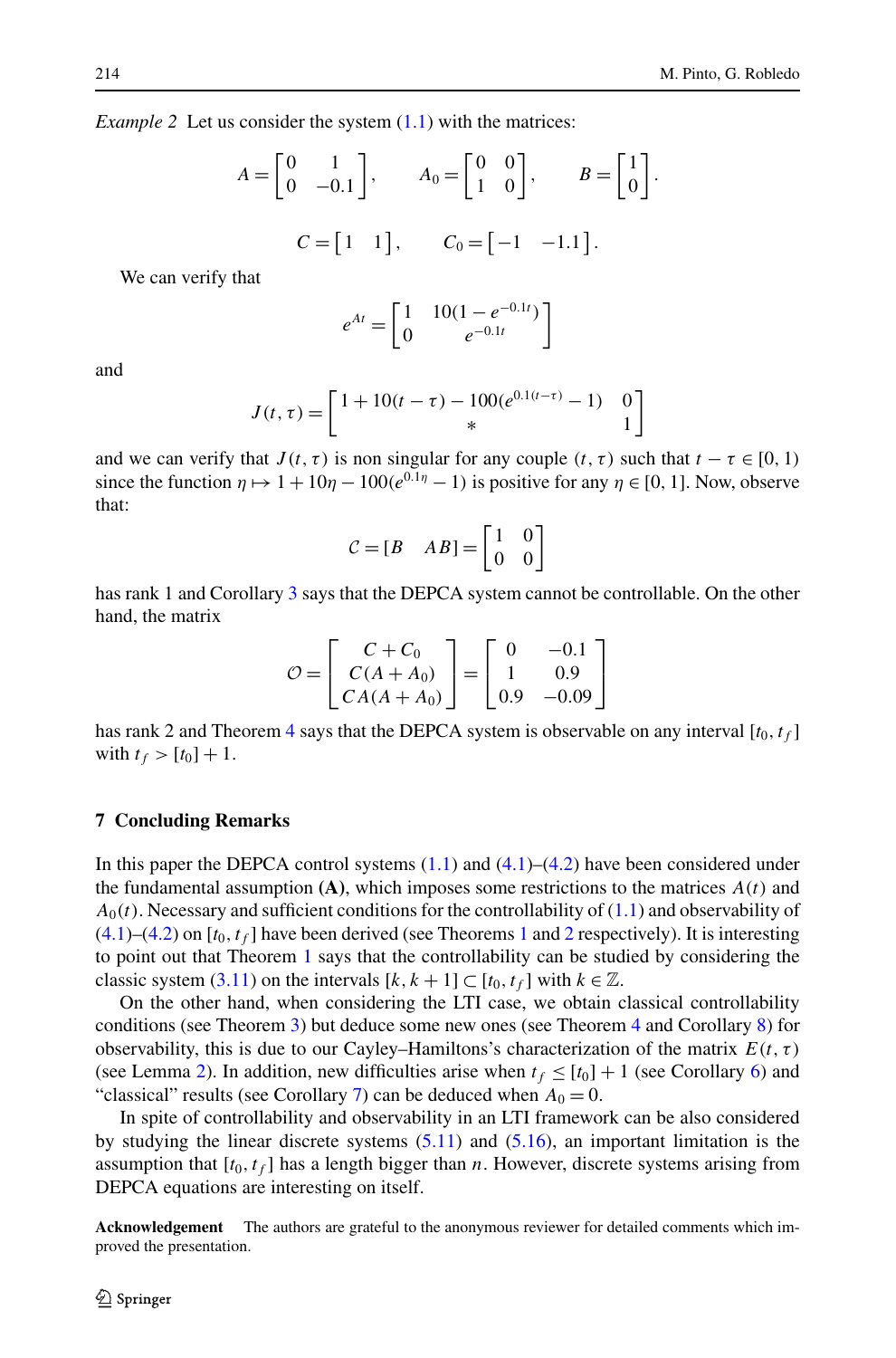## <span id="page-22-28"></span><span id="page-22-13"></span><span id="page-22-8"></span><span id="page-22-5"></span><span id="page-22-4"></span><span id="page-22-2"></span>**References**

- <span id="page-22-23"></span>1. Akhmet, M.: Nonlinear Hybrid Continuous/Discrete–Time Models. Atlantis Press, Paris (2011)
- 2. Bellman, R.: Introduction to Matrix Analysis. McGraw-Hill, New York (1955)
- <span id="page-22-0"></span>3. Chavez, A., Castillo, S., Pinto, M.: Discontinuous almost automorphic functions and almost automorphic solutions of differential equations with piecewise constant arguments. Electron. J. Differ. Equ. **56** (2014)
- <span id="page-22-1"></span>4. Chiu, K.S., Pinto, M., Jeng, J.-C.: Existence and global convergence of periodic solutions in the current neural network with a general piecewise alternately advanced and retarded argument. Acta Appl. Math. doi[:10.1007/s10440-013-9863-y](http://dx.doi.org/10.1007/s10440-013-9863-y)
- <span id="page-22-18"></span>5. Dai, L.: Nonlinear Dynamics of Piecewise Constants Systems and Implementation of Piecewise Constants Arguments. World Scientific, Singapore (2008)
- <span id="page-22-20"></span>6. Elaydi, S.: An Introduction to Difference Equations. Springer, New York (1999)
- 7. Guan, Z.H., Qian, T.H., Yu, X.: On controllability and observability for a class of impulsive systems. Syst. Control Lett. **47**, 247–257 (2002)
- <span id="page-22-24"></span>8. Kalman, R.E., Ho, Y.C., Narendra, K.S.: Canonical structure of linear dynamical systems. Contrib. Differ. Equ. **1**, 189–213 (1963)
- <span id="page-22-17"></span>9. Kreindler, E., Sarachik, P.E.: On the concepts of controllability and observability of linear systems. IEEE Trans. Autom. Control **AC-10**, 129–136 (1964)
- <span id="page-22-29"></span><span id="page-22-21"></span>10. Lafay, J.F., Fliess, M., Mounier, H., Sename, O.: Sur la commandabilité des systèmes linéaires à retard. In: CNRS Conference Analysis and Control of Systems with Delays, pp. 19–42. Nantes, France (1996) (French)
- <span id="page-22-3"></span>11. Liu, K., Suplin, V., Fridman, E.: Stability of linear systems with general sawtooth delay. IMA J. Math. Control Inf. **27**, 419–436 (2010)
- <span id="page-22-25"></span>12. Liu, Y., Zhao, S.: Controllability for a class of linear time–varying impulsive systems with time delay in control input. IEEE Trans. Autom. Control **56**, 395–399 (2011)
- <span id="page-22-16"></span>13. Manitius, A., Olbrot, A.W.: Finite spectrum assignment problem for systems with delays. IEEE Trans. Autom. Control **24**, 541–553 (1979)
- <span id="page-22-12"></span>14. Mirkin, L.: Some remarks in the use time–varying delay to model sample–and hold circuits. IEEE Trans. Autom. Control **52**, 1109–1112 (2007)
- <span id="page-22-7"></span>15. Moler, C., Van Loan, Ch.: Nineteen dubious ways to compute the exponential of a matrix, twenty five years later. SIAM Rev. **45**, 3–49 (2013)
- <span id="page-22-15"></span>16. Myshkis, A.D.: On certain problems in the theory of differential equations with deviating argument. Usp. Mat. Nauk **32**, 173–202 (1977)
- <span id="page-22-19"></span>17. Nieto, J.J., Tisdell, C.C.: On exact controllability of first-order impulsive differential equations. Adv. Differ. Equ., Art. ID 136504 (2010)
- <span id="page-22-22"></span>18. Olbrot, A.W.: Algebraic criteria of controllability to zero function for linear constant time–lag systems. Control Cybern. **2**, 59–77 (1973)
- <span id="page-22-14"></span>19. Piao, D.: Pseudo almost periodic solutions for the systems of differential equations with piecewise constant argument [*t*]. Sci. China Ser. A **44**, 1156–1161 (2001)
- <span id="page-22-6"></span>20. Pinto, M.: Cauchy and Green matrices type and stability in alternately advanced and delayed differential systems. J. Differ. Equ. Appl. **17**, 721–735 (2011)
- <span id="page-22-9"></span>21. Richard, J.P.: Time–delay systems: an overview of some recent advances and open problems. Automatica **39**, 1667–1694 (2003)
- <span id="page-22-26"></span>22. Sename, O.: New trends in design of observers for time–delay systems. Kybernetika **37**, 427–458 (2001)
- <span id="page-22-10"></span>23. Seuret, A.: A novel stability of linear systems under asynchronous samplings. Automatica **48**, 177–182 (2012)
- <span id="page-22-11"></span>24. Van Minh, N., Tat Dat, T.: On the almost automorphy of bounded solutions of differential equations with piecewise constant argument. J. Math. Anal. Appl. **326**, 165–178 (2007)
- <span id="page-22-27"></span>25. Wiener, J.: Generalized Solutions of Functional Differential Equations. Singapore. World Scientific, Singapore (1993)
- 26. Xia, Y., Huang, Z., Han, M.: Existence of almost periodic solutions for forced perturbed systems with piecewise constant argument. J. Math. Anal. Appl. **333**, 798–816 (2007)
- 27. Xie, G.M., Wang, L.: Controllability and observability of a class of linear impulsive systems. J. Math. Anal. Appl. **304**, 336–355 (2005)
- 28. Yuan, R.: The existence of almost periodic solutions for a class of differential equations with piecewise constant argument. Nonlinear Anal. **28**, 1439–1450 (1997)
- 29. Yuan, R.: On Favard's theorems. J. Differ. Equ. **249**, 1884–1916 (2010)
- 30. Zhao, S., Sun, J.: Controllability and observability for a class of time–varying impulsive systems. Nonlinear Anal., Real World Appl. **10**, 1370–1380 (2009)